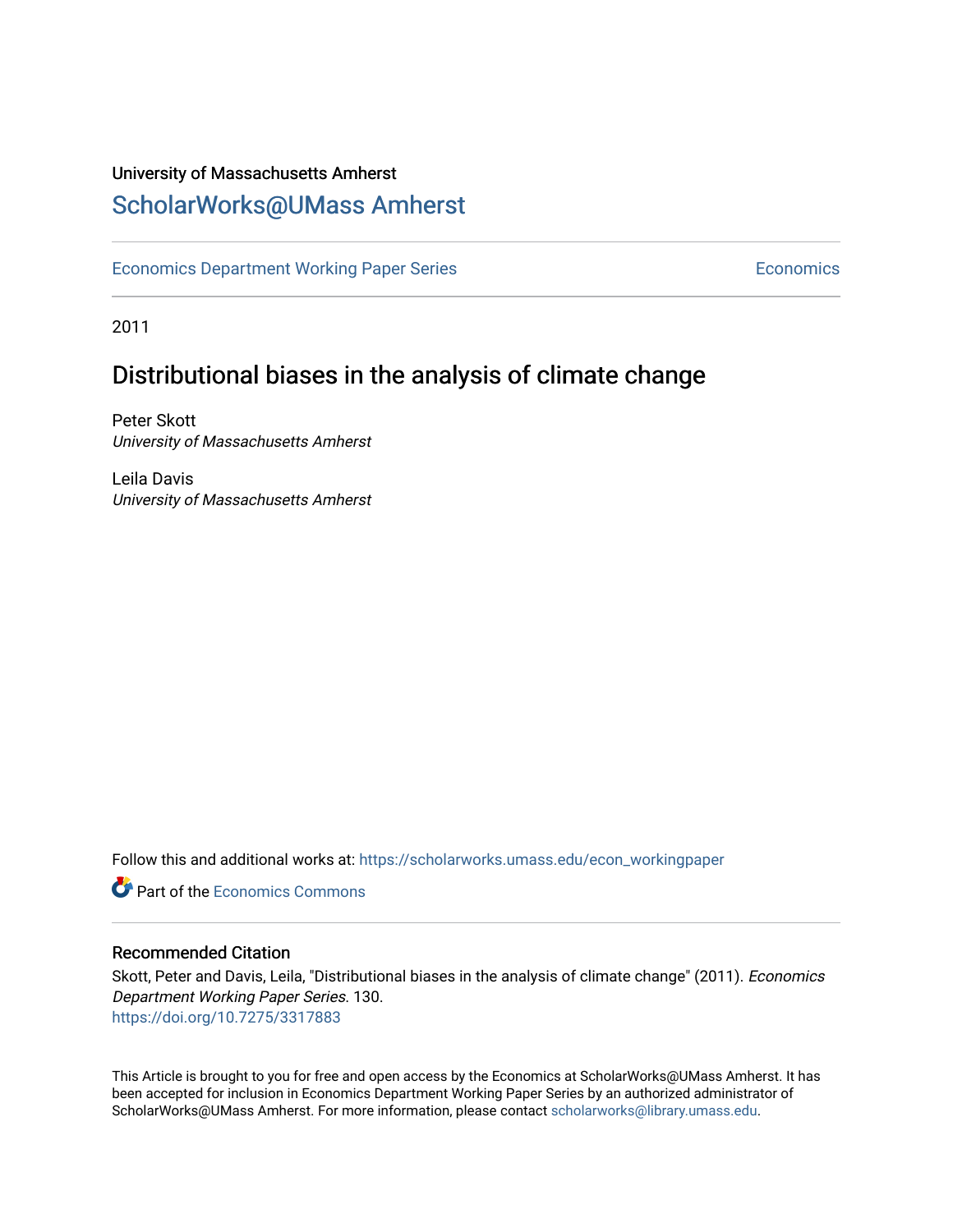# **DEPARTMENT OF ECONOMICS**

## **Working Paper**

## **Distributional biases in the analysis of climate change**

By 

Peter Skott Leila Davis 

Working Paper 2011-22 (Revised February 2012) 



## **UNIVERSITY OF MASSACHUSETTS AMHERST**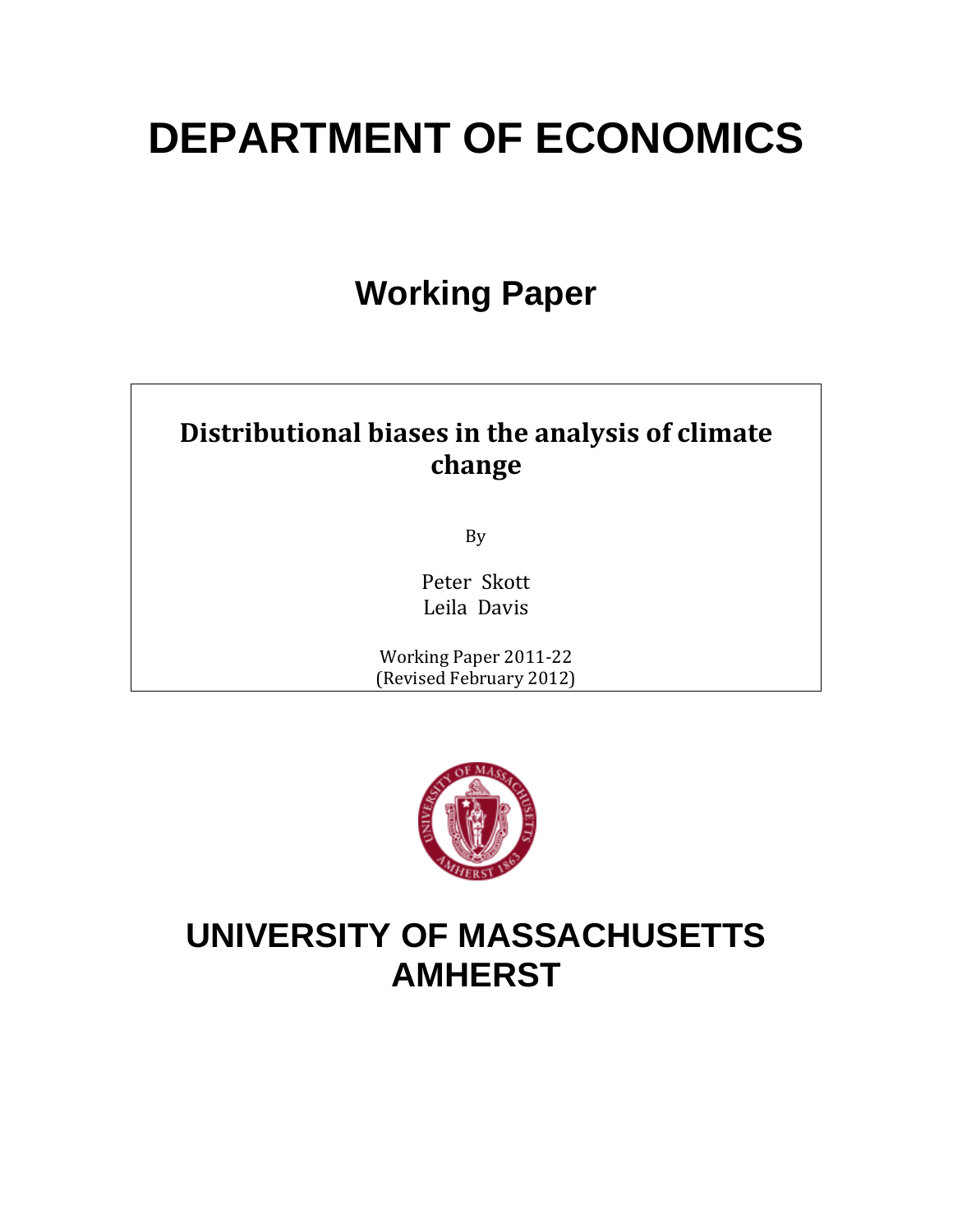## Distributional biases in the analysis of climate change

Peter Skott<sup>†</sup> and Leila Davis<sup>‡</sup>

14th February 2012

#### Abstract

The economic analysis of global warming is dominated by models based on optimal growth theory. These representative-agent models have an intrinsic distributional bias in favor of the rich. The bias is compounded by the use of 'revenue-neutrality' in the allocation of emission permits. The result is mitigation recommendations that are biased downwards.

JEL classification: Q13, I3, E1 Key words: representative agent, welfare, global warming, inequality.

An earlier version of this paper was presented at the Analytical Political Economy Workshop, Queen Mary University of London, May 2011, and at the Adam Smith Seminar, University of Hamburg. We thank the participants and Frank Ackerman, Jim Boyce and Liz Stanton for helpful comments and suggestions. We are grateful also to three anonymous referees. Their constructive comments led to significant improvements in this version of the paper.

<sup>&</sup>lt;sup>†</sup>Department of Economics, University of Massachusetts Amherst; pskott@econs.umass.edu

zDepartment of Economics, University of Massachusetts Amherst; leila.davis1@gmail.com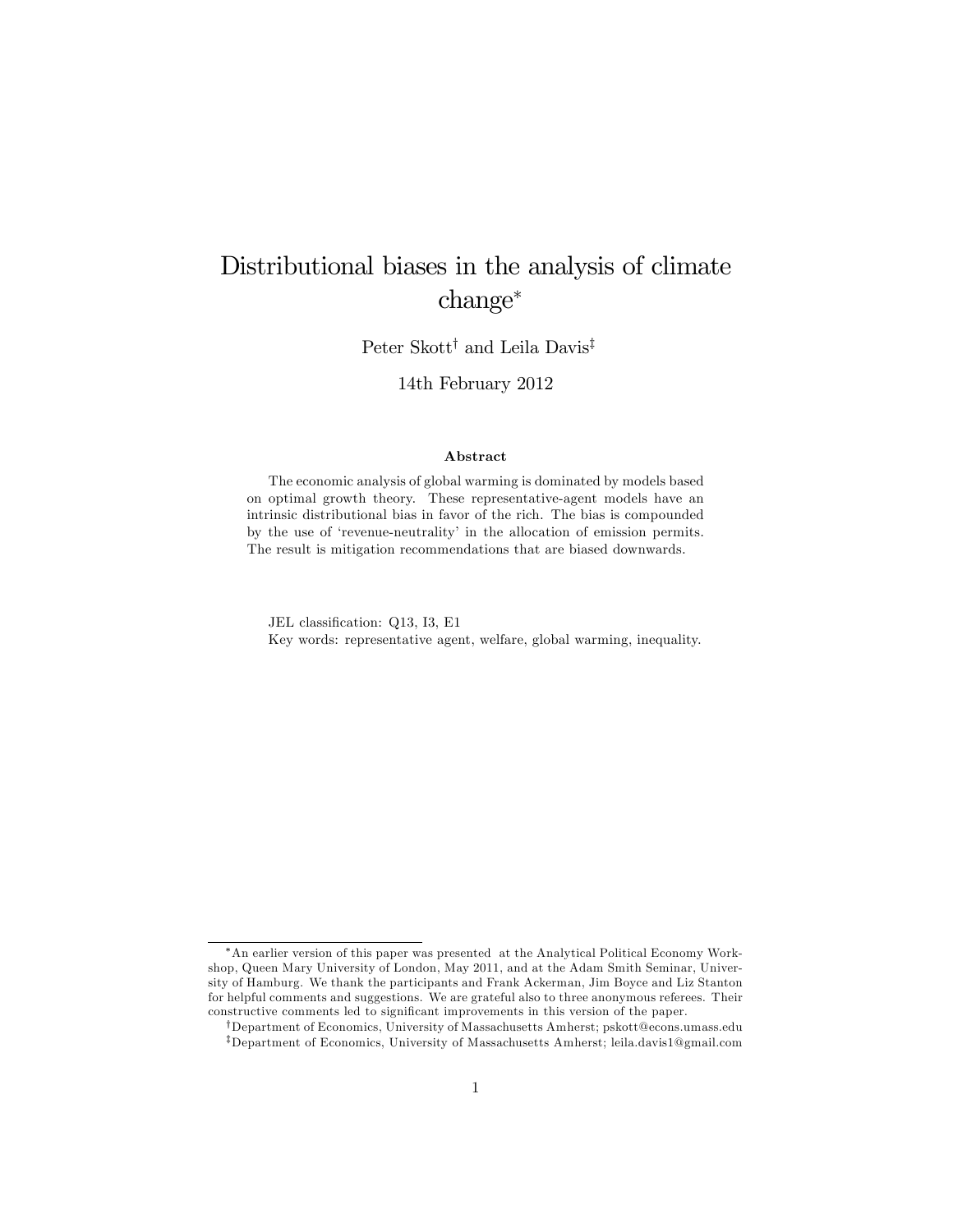## 1 Introduction

Climate change has strong distributional effects. The expected consequences for potential crop yields and the likelihood of flooding or droughts differ across regions, and the most detrimental effects are expected to occur in poorer regions. Negative health and mortality effects also affect developing countries disproportionately. Thus, the Intergovernmental Panel on Climate Change concludes, ìThe e§ects of climate change are expected to be greatest in developing countries in terms of loss of life and relative effects on investment and the economy" (IPCC,  $2001$ , p. 8). The severity of these negative effects of climate change in poor regions is compounded by the fact that "The ability of human systems to adapt to and cope with climate change depends on such factors as wealth, technology, education, information, skills, infrastructure, access to resources, and management capabilities." Because endowments of these factors are typically lower in developing countries, poorer regions also "have lesser capacity to adapt and are, therefore, more vulnerable to climate change damages"  $(p, 8)$ .

The uneven distribution of costs and benefits is not unique to environmental change and environmental policy. Policy generally benefits some people while others are hurt, and Pareto rankings of the outcomes are typically not available. Instead, decisions have to be based on social welfare evaluations that make (implicit or explicit) interpersonal comparisons, weighing up costs and benefits so as to arrive at a net result. A standard approach in the economic literature uses the utility function of a 'representative agent' as a social welfare function.

In the climate literature, the main debates have centered on the choice of discount rates.<sup>1</sup> The Stern Review (Stern 2006) adopted a 'prescriptive' approach and argued that on ethical grounds the pure discount rate in the welfare function should be close to zero. Nordhaus (2008) and most other studies by contrast use a 'descriptive' approach in which the welfare function of the representative agent has to be calibrated to fit empirical observations.<sup>2</sup> This approach, Nordhaus argues, "does not make a case for the social desirability of the distribution of incomes over space or time under existing conditions". Instead, using the descriptive approach

The calculations of changes in world welfare arising from efficient climate-change policies examine potential improvements within the context of the existing distribution of income and investments across space and time. (Nordhaus, 2008, p. 174-175)

Assuming that aggregate outcomes can be described consistently by a representative agent, it may seem reasonable to use this agent's preferences to measure social welfare. This approach has the appearance of neutrality and objectivity. The analyst does not impose her own preferences but merely takes

<sup>&</sup>lt;sup>1</sup>E.g. Chichilnisky (1996), Dasgupta (2011), Davis and Skott (2011), Rezai et al. (2011), Roemer (2011), Stern (2008), Weitzman (2009).

<sup>&</sup>lt;sup>2</sup>The 'prescriptive'/'descriptive' terminology is used by Arrow at al. (IPCC chapter 4, 1996).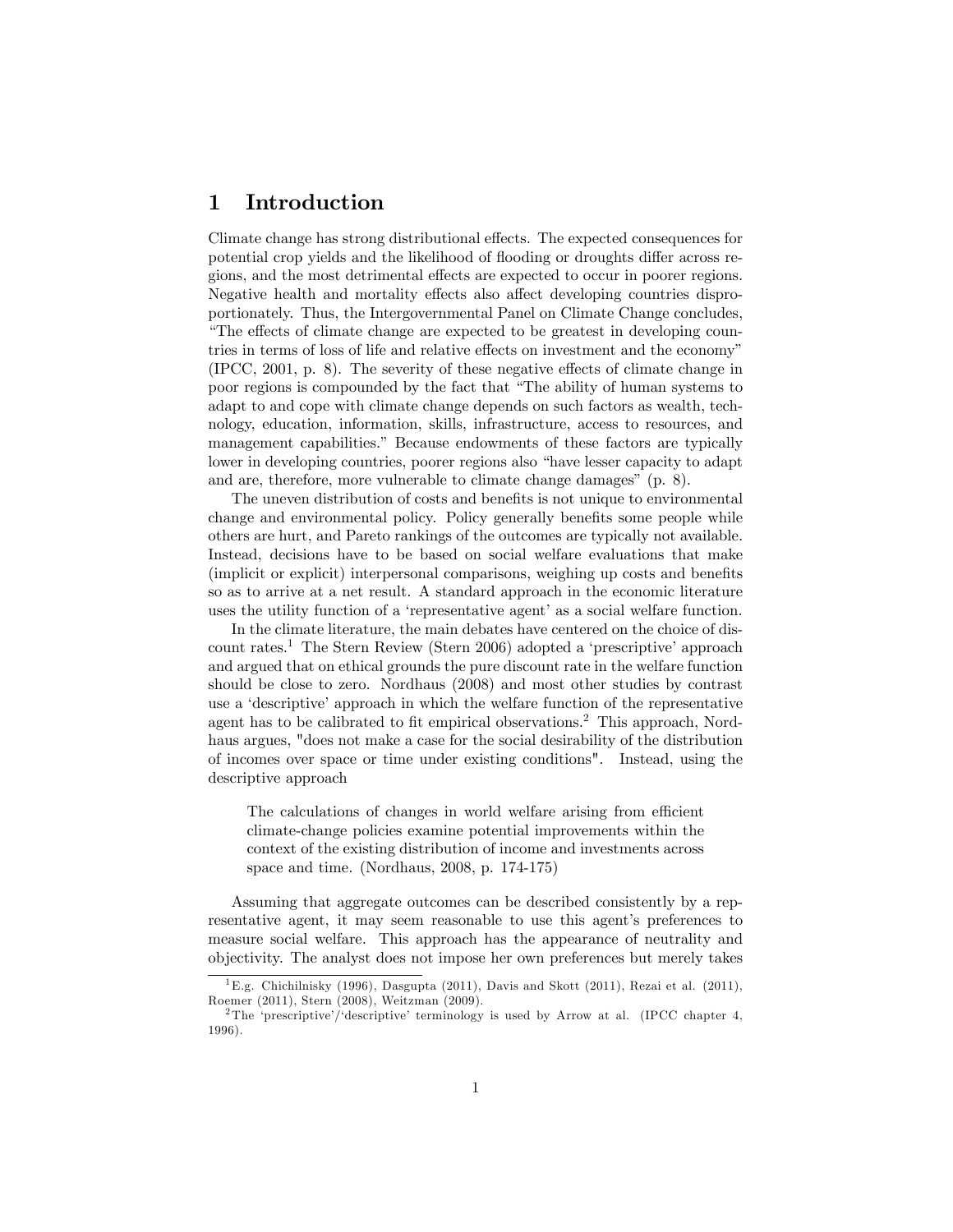as given the revealed preferences of the population. Weitzman makes this argument explicitly. Like Nordhaus, he rejects the prescriptive approach of the Stern Review, arguing that:

economists understand the difference between their own personal preferences for apples over oranges and the preferences of others for apples over oranges. Inferring society's revealed preference ... is not an easy task in any event ... but at least a good-faith effort at such an inference might have gone some way towards convincing the public that the economists doing the studies are not drawing conclusions primarily from imposing their own value judgments on the rest of the world. (Weitzman 2007, p. 712)

According to Weitzman, Nordhausís "careful pragmatic modeling throughout his DICE series of IAMs has long set the standard in this area" (p. 713).<sup>3</sup>

The use of descriptive representative-agent models is not confined to the climate literature. Models of this kind have been the workhorses of macroeconomics since the Lucas revolution of the late 1970s. The explicit welfare criterion is seen as a strength of the models. Woodford (2003, p. 12; emphasis added), for instance, suggests that the utility function of the representative agent "provides a natural objective in terms of which alternative policies should be evaluated", while, according to Blanchard (2008, p. 9, emphasis added), contemporary macro models with formal optimization enable one "to derive optimal policy based on the correct (within the model) welfare criterion". Most tellingly, perhaps, the evaluation of outcomes based on the stipulated utility function of the representative agent is usually presented without any argument or caveat.

Although widespread and well-established, there is nothing objective about this approach to welfare analysis. There is no justification for the implicit claim that the same function which describes the representative agent can do double duty as a measure of social welfare. The representative agent is designed to explain average behavior and, loosely speaking, this average is determined using the economic resources of individual agents as weights. Because a rich agent influences aggregate consumption patterns more strongly than a poor agent, the preferences of the rich agent are given greater weight in the construction of the representative agent and hence also in the evaluation of social welfare. In the climate literature the biases can affect the abatement recommendations from representative-agent models.

At a general level the problems are well known. There is a big literature on cost-benefit analysis and the issues are similar.<sup>4</sup> Our main contribution in this paper is to provide simple examples that illustrate the problems and relate

 $3$ Despite his endorsement of Nordhaus's descriptive approach, Weitzman's conclusions are similar to those of Stern: his analysis of risk and the possibility of catastrophic change implies a low discount rate. In Weitzmanís words, the Stern report may have been "right for the wrong reasons" (2007, p. 724).

 $4\text{See Ackerman}$  and Heinzerling (2005), Baum (2009), Sen (2000), Stanton (2010) and Stern (2006) for recent discussions with reference to climate change.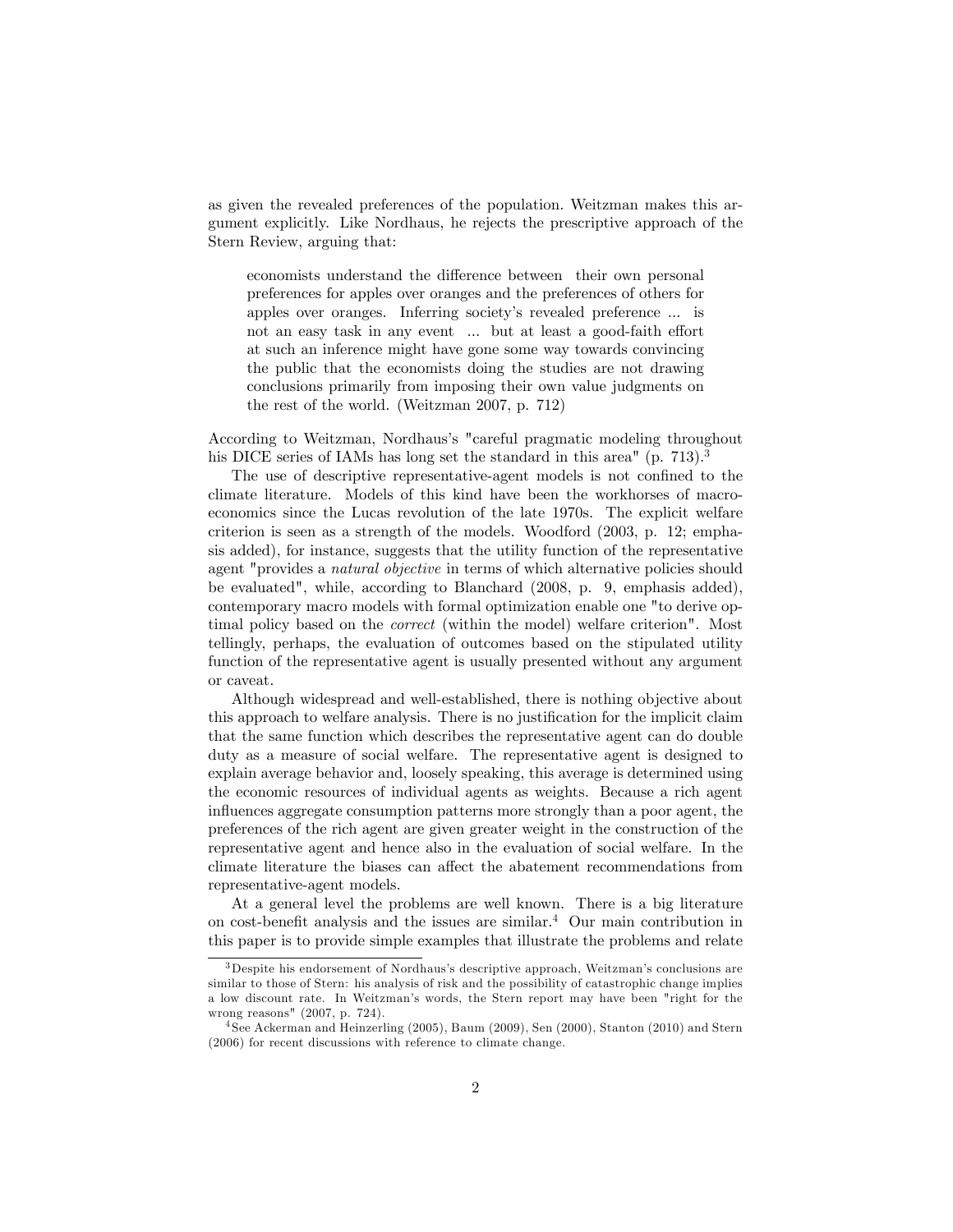them to existing IAMs, especially the DICE and RICE models (Nordhaus 2008, Nordhaus and Boyer 2000). We focus on distributional issues that are unrelated to discounting and other intertemporal questions. Given this purpose, little is lost by ignoring the time dimension. Thus, we consider a static setting and assume that all costs and benefits occur in the same period.

Section 2 examines policy decisions in models with a well-defined representative agent. The models are highly stylized. There are two types of agents and we assume, in particular, that one good is consumed exclusively by one of the types and another good exclusively by the other type. This assumption may seem restrictive but the goods need not be ordinary goods: they can represent the non-market outcomes in two different regions. This interpretation and the relevance of the examples is discussed more fully at the end of the section.

The examples in Section 2 describe exchange economies without any production. Production is introduced in Section 3. The setting is similar to that of the RICE model. The economy is regionally disaggregated, there is inequality across regions, and the damages from climate change can be calculated in different ways, with or without some kind of 'equity weighting'. However, a unique, optimal level of emissions can be determined independently of distribution if two assumptions are satisfied: there is a single, homogeneous consumption good and this good can be transferred between regions. The crucial role of the first assumption (a single 'generalized consumption good') is illustrated by the examples in Section 2: in these examples the separation between efficiency and distribution breaks down and policies that maximize a standard measure of real output have a strong regressive bias.

The transfer assumption is the focus of Section 4 which develops a three good example. The example builds on Sections 2-3. There is one produced good and two non-produced environmental goods. The produced good is tradable and consumed in all regions; the two environmental goods are non-traded and cannot be transferred. An (extremely restrictive) assumption of perfect substitution means that the 'efficient' level of emissions will be uniquely defined, despite the existence of three goods, and the distributional outcome is determined by transfers (the allocation of emission permits across regions). The section analyzes how different allocation schemes can have adverse distributional consequences: the efficient solution with a reasonable-looking allocation scheme can produce a (utilitarian) welfare loss. Section 5 offers a few concluding remarks.

## 2 Some simple examples with a well-defined representative agent

Well-behaved preferences at the agent level do not imply that aggregate outcomes behave as if they were generated by an optimizing representative agent.<sup>5</sup>

<sup>5</sup> This result, which has been well-known since the work of Debreu (1974), Mantel (1976) and Sonnenschein (1972), undermines the claims of modern macro to be built on microeconomic foundations (Kirman 1992).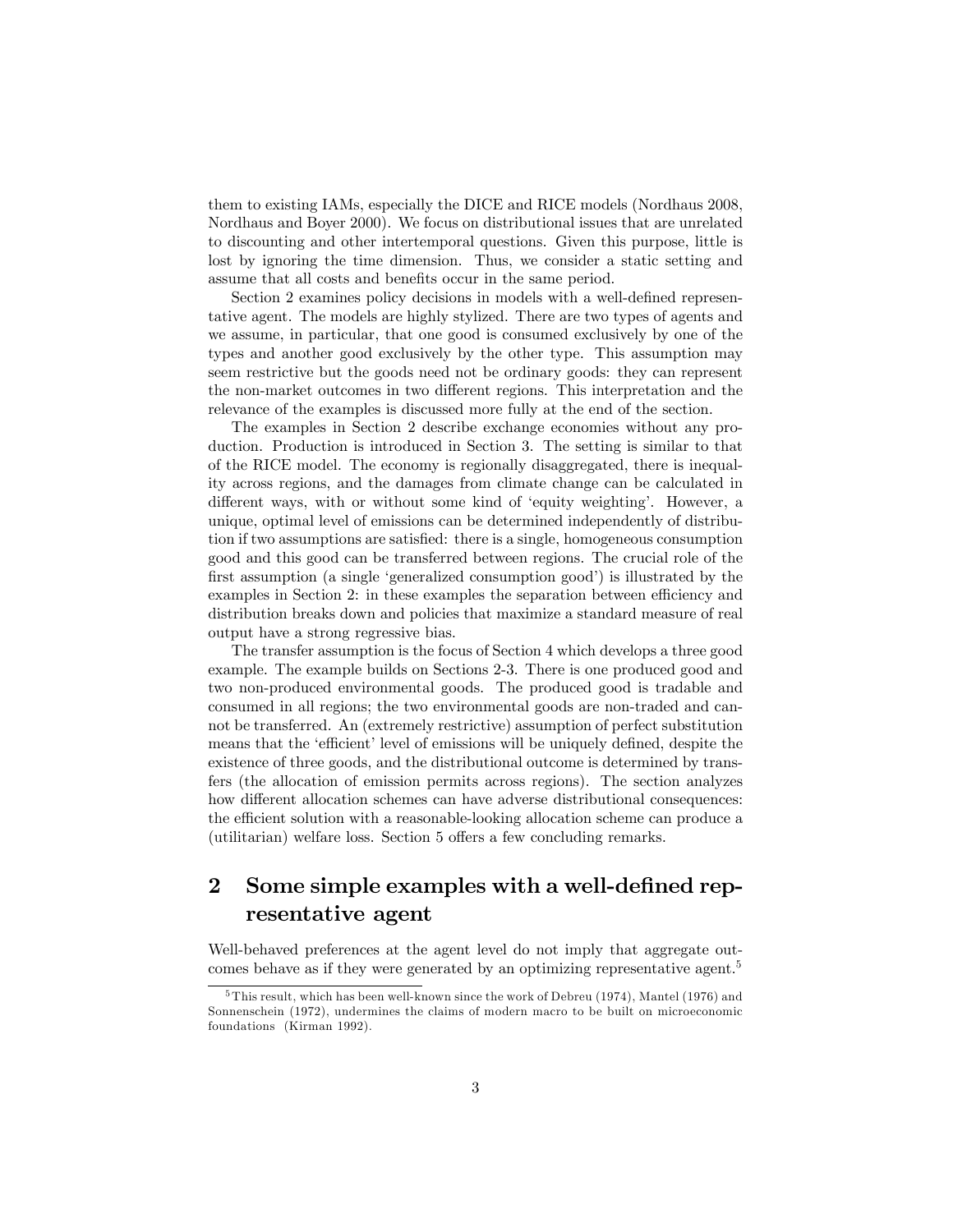In some cases, however, a well-defined representative agent does exist, and these are clearly the cases that are most favorable to the representative-agent approach. Our examples focus on cases of this kind. The examples show that, even in these cases, the use of the representative agent for welfare analysis is highly questionable.<sup>6</sup>

## 2.1 A two-good example

Consider an economy with two types of agents,  $A$ -types who consume only good 1 and B-types who consume only good 2. The total endowment of the two goods is  $\bar{q}_1$  and  $\bar{q}_2$ , and all agents have endowment compositions that mirror the aggregate composition (changes in relative prices therefore have no distributional effects). These assumptions imply that the share of good 1 in total expenditure is equal to the share of  $A$ -agents in total income ( $=$  their share in endowments). If  $\alpha$  is the income share of A-agents, aggregate excess demands in this economy can be derived from the maximization of a Cobb-Douglas utility function,

$$
U = q_1^{\alpha} q_2^{1-\alpha} \tag{1}
$$

subject to the aggregate budget constraint  $p_1q_1 + p_2q_2 = p_1\bar{q}_1 + p_2\bar{q}_2$ . Thus, equation (1) represents the preferences of a representative agent for this economy.

Assume that initially  $\bar{q}_1 = \bar{q}_2 = \bar{q}$  and that an opportunity now arises which would raise  $\bar{q}_1$  marginally but reduce  $\bar{q}_2$  by the same amount. Is social welfare increased by moving from the endowment bundle  $(\bar{q}, \bar{q})$  to the new bundle  $(\bar{q} +$  $(\Delta, \bar{q} - \Delta)$ ? Using the utility function (1) as the yardstick, the change in welfare is given by

$$
dU = \left(\frac{\bar{q}_2}{\bar{q}_1}\right)^{-\alpha} \left[\alpha \frac{\bar{q}_2}{\bar{q}_1} - (1 - \alpha)\right] \Delta = (2\alpha - 1)\Delta \tag{2}
$$

Hence, the analyst must conclude in favor of the policy if  $\sim$  collectively  $\sim$  $A$ -agents have more than 50 percent of the resources. The conclusion does not depend on whether a high  $\alpha$  reflects a large share of A-agents in the population (with all agents having the same endowment) or a large endowment for each  $A$ -agent (with the same number of A and B agents). In this sense the welfare criterion is independent of distribution. In general, however, the policy implications are highly regressive. Consider two economies: they have the same proportion of  $A$  and  $B$  agents, but  $A$  agents are richer than  $B$  agents in one economy while  $B$  agents are richer in the other economy. Representative-agent evaluations will give different conclusions: the analyst will recommend the policy – which favors A agents – in the economy with rich A agents but reject the policy when A agents are poor.

This two-good example is one of pure conflict. A and  $B$  agents consume different goods. Any change in the overall composition of the goods must

 $6$  According to Kirman (1992), there are cases in which a policy change raises the utility of all agents but reduces the utility of the representative agent. His argument for this proposition seems unclear, however, and arguably the case with conflicting interests (which Kirman does not discuss) is both more interesting and empirically more relevant.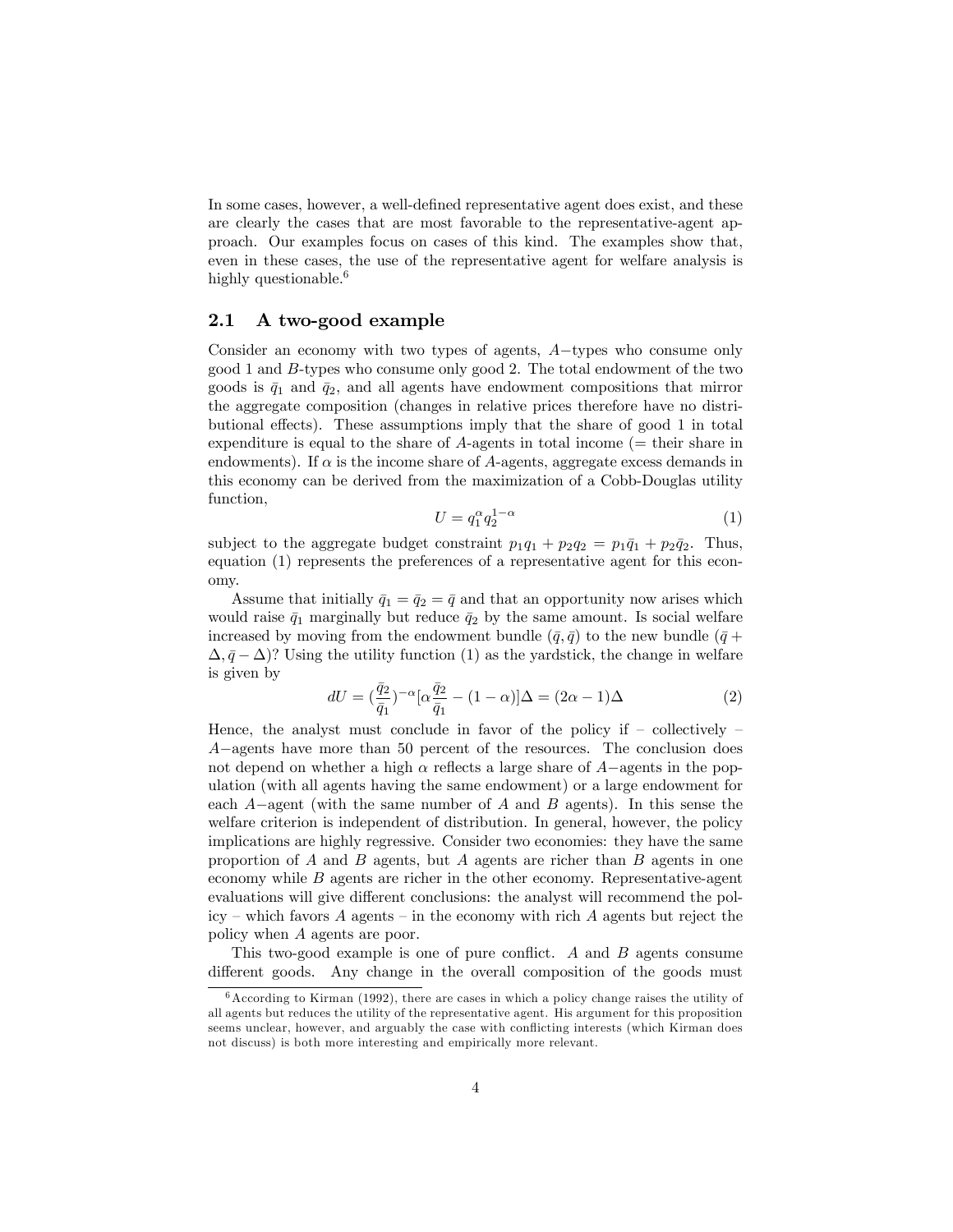benefit one type and hurt the other. Compensation is impossible, and there are no Pareto improving changes in the composition of the endowments. The representative-agent approach glosses over this conflict. It gives a clear and unambiguous policy recommendation: do what is good for the rich. There is an intrinsic bias in favor of the rich.

### 2.2 A three-good example

Empirically, the consumption sets of the rich and the poor are not completely disjoint. Some goods are valued by all agents and this opens up the possibility of compensation and Pareto improving changes. We examine this case using an extended model with three goods.

As in the two-good example, there are two types of agent, A and B, and all agents have the same endowment composition. The new element is the introduction of a good that is valued and consumed by both types of agent. The preferences of the agents are given by Cobb-Douglas utility functions

$$
U^A = q_{1A}^\beta q_{3A}^{1-\beta} \tag{3}
$$

$$
U^B = q_{2B}^{\beta} q_{3B}^{1-\beta} \tag{4}
$$

where  $q_{ij}$  is the consumption of good i by agent j. As in Section 2.1, we let  $\alpha$ denote the share of A-agents in total income  $(Y_A = \alpha Y, Y_B = (1 - \alpha)Y)$ .

With this combination of preferences and endowments, the consumption patterns of the two agents satisfy

$$
p_1 q_{1A} = \beta Y_A, \quad p_2 q_{2A} = 0, \quad p_3 q_{3A} = (1 - \beta) Y_A \tag{5}
$$

$$
p_1 q_{1B} = 0, \quad p_2 q_{2B} = \beta Y_B, \quad p_3 q_{3B} = (1 - \beta) Y_B \tag{6}
$$

Thus, the aggregate demands  $(q_1 = q_{1A} + q_{1B}, q_2 = q_{2A} + q_{2B}, q_3 = q_{3A} + q_{3B})$ for the three goods are given by the following equations:

$$
p_1 q_1 = \alpha \beta Y \tag{7}
$$

$$
p_2 q_2 = (1 - \alpha)\beta Y \tag{8}
$$

$$
p_3 q_3 = (1 - \beta)Y \tag{9}
$$

The demand structure in equations  $(7)-(9)$  can be derived from the optimizing behavior of a single representative agent with utility function

$$
U = q_1^{\alpha\beta} q_2^{(1-\alpha)\beta} q_3^{1-\beta} \tag{10}
$$

and budget constraint  $p_1q_1 + p_2q_2 + p_3q_3 = p_1\bar{q}_1 + p_2\bar{q}_2 + p_3\bar{q}_3 = Y$ .

#### 2.2.1 Marginal changes

Consider the same policy question as in Section 2.1. Should we increase the supply of good 1 at the expense of a reduction in the supply of good 2? With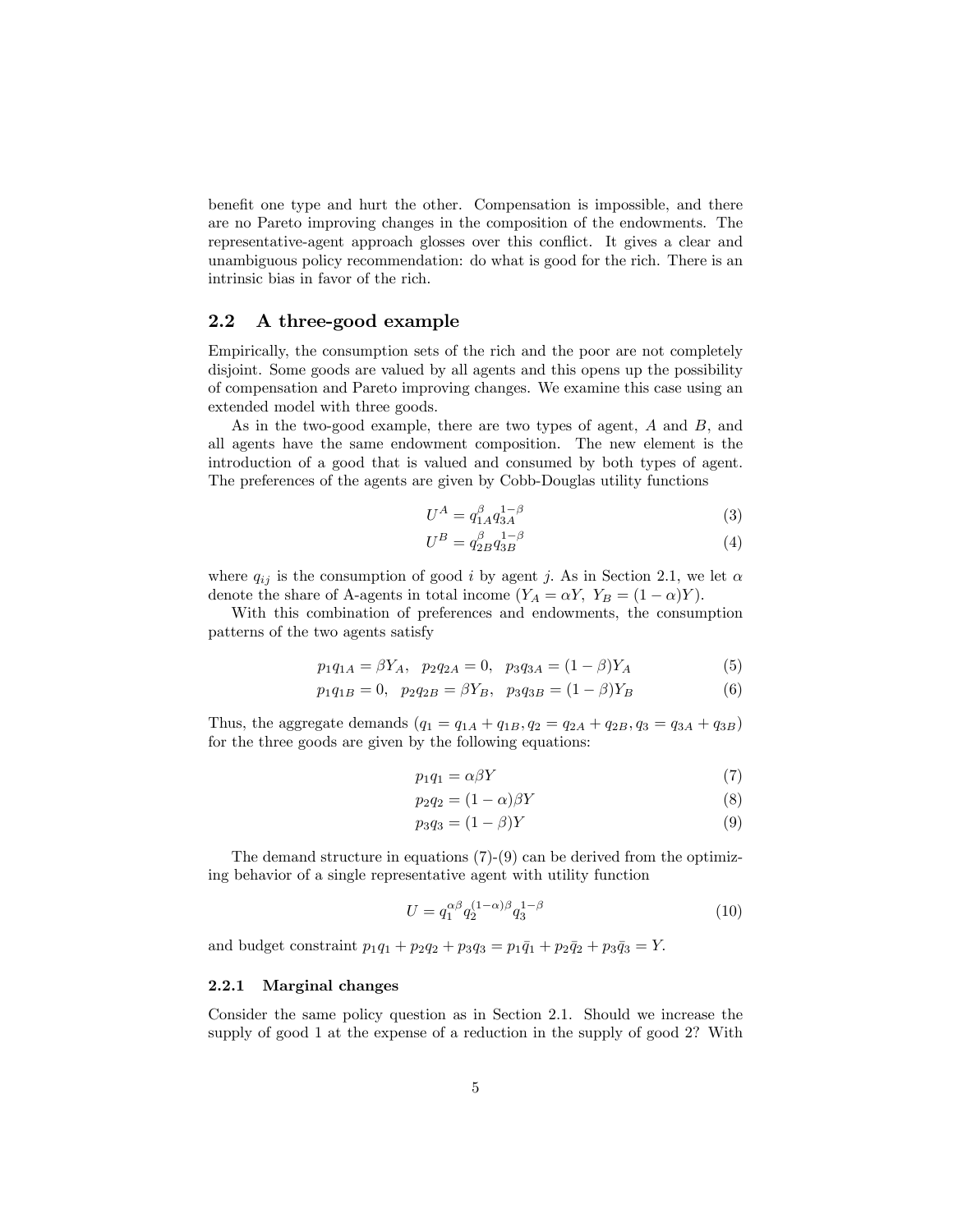a one-for-one tradeoff and supplies of the two goods that are equal initially, a marginal change of this kind would have a welfare effect given by

$$
dU = \beta \left(\frac{\bar{q}_3}{\bar{q}}\right)^{1-\beta} [2\alpha - 1] \tag{11}
$$

where  $\bar{q} = \bar{q}_1 = \bar{q}_2$  is the initial supply of the goods 1 and 2. The conclusion is similar to the earlier example: implement the policy if  $\alpha > 0.5$ .

Unlike in the two-good example, the policy decision does not directly prejudice the distributional outcome.  $A$ -agents are the direct beneficiaries of the policy but the B-agents could be compensated by raising their share of the consumption of good 3. Having the third good means that Pareto improvements become possible.

There are two extreme cases of Pareto improvements: one in which all the improvements go to  $A$ -agents and one in which only  $B$ -agents benefit. Keeping  $U^B$  unchanged following a marginal increase in  $q_1$  (and an equal marginal decrease in  $q_2$ ) requires

$$
0 = dU^B = \beta \frac{U^B}{q_{2B}} dq_{2B} + (1 - \beta) \frac{U^B}{q_{3B}} dq_{3B}
$$
 (12)

or

$$
\frac{dq_{3B}}{d\bar{q}_1} = \frac{\beta}{1-\beta} \frac{q_{3B}}{q_{2B}} = \frac{\beta}{1-\beta} \frac{(1-\alpha)\bar{q}_3}{\bar{q}_1} \tag{13}
$$

where we have used  $d\bar{q}_2 = -d\bar{q}_1$  (by assumption this is the tradeoff) and  $q_{3B} =$  $(1 - \alpha)\bar{q}_3$ ,  $q_{2B} = \bar{q}_2 = \bar{q}_1$  at the initial position (these equilibrium conditions follow from (5)-(6)). Since  $dq_{3B} = -dq_{3A}$ , we can now derive the gain to the A-agents in the case where  $dU^B = 0$ :

$$
dU^{A} = \alpha^{-\beta} \beta \left(\frac{\bar{q}_{3}}{\bar{q}_{1}}\right)^{1-\beta} [2\alpha - 1] d\bar{q}_{1}
$$
\n(14)

Analogously, setting  $dU^A = 0$ , the increase in  $q_{3B}$  and the marginal increase in the utility of  $B$ -agents can be found:

$$
\frac{dq_{3B}}{d\bar{q}_1} = \frac{\beta}{1-\beta} \frac{q_{3A}}{q_{1A}} = \frac{\beta}{1-\beta} \frac{\alpha \bar{q}_3}{\bar{q}_1} \tag{15}
$$

$$
dU^{B} = (1 - \alpha)^{-\beta} \beta \left(\frac{\bar{q}_{3}}{\bar{q}_{1}}\right)^{1-\beta} [2\alpha - 1] d\bar{q}_{1}
$$
\n(16)

The largest improvement in aggregate utility,  $U^A + U^B$ , comes when all the net gains are given to the poor  $B$ -agents: the symmetric specifications of the utility functions in equations  $(3)-(4)$  imply that poor agents have a higher marginal utility. If one rejects cardinality of the utility function, however, no significance attaches to the magnitudes of the expressions in equations  $(14)$  and (16), and interpersonal comparisons of utility gains become meaningless. But the expressions in (13) and (15) still hold without cardinality, and the policy generates a Pareto improvement if the compensating change  $dq_{3B}/d\bar{q}_1$  falls in the interval between the expressions on the right-hand-sides of (13) and (15).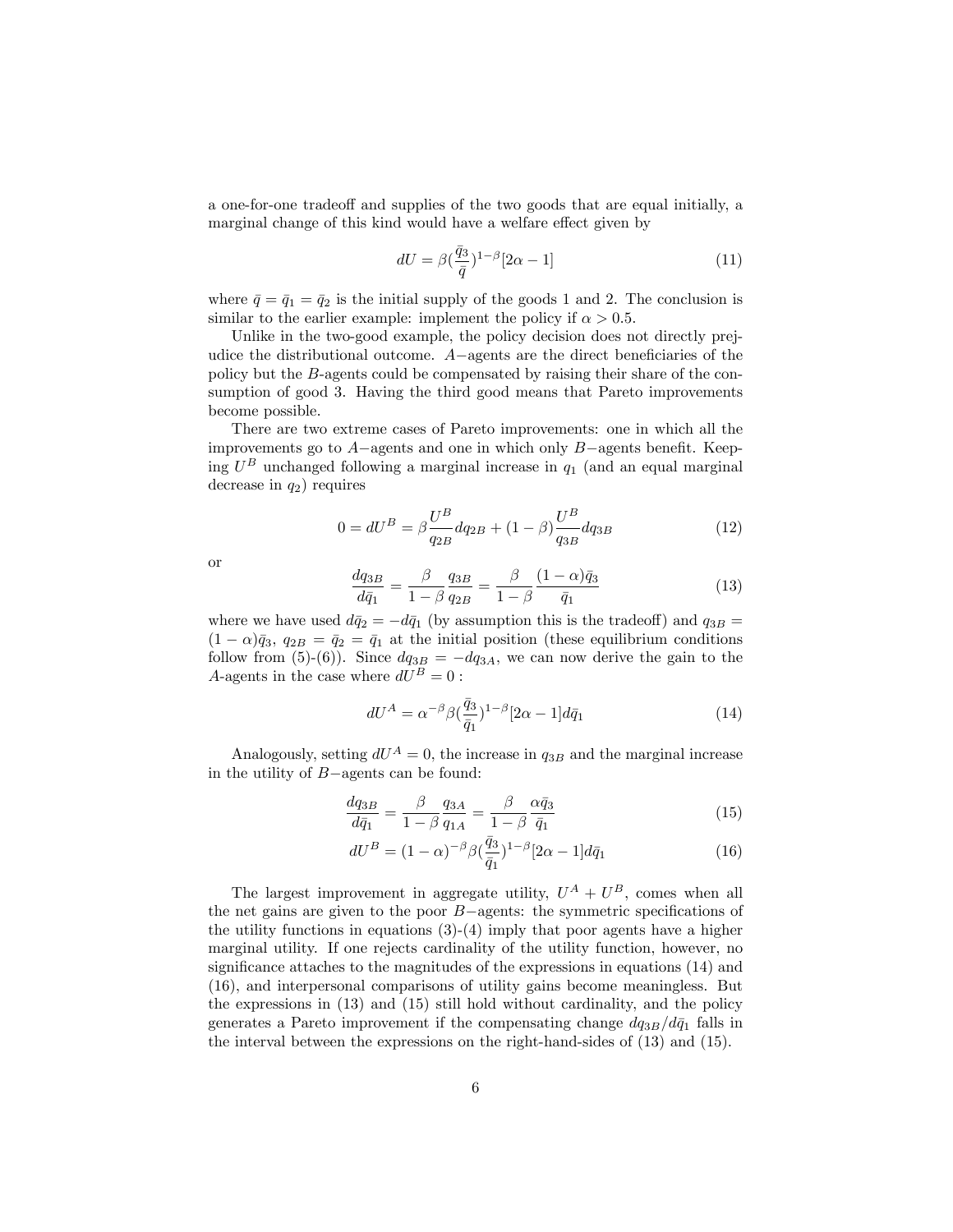#### 2.2.2 Non-marginal change

The analysis in Section 2.2.1 analyzed marginal changes. One can also look for the optimal amount of good 2 to convert (one-for-one) into good 1. We consider four different approaches to this question.

Case I: A 'generalized consumption good' The initial equilibrium can be used to define a generalized consumption good. Using  $p_3$  as the numeraire, the demand equations (7)-(9) can be combined with the initial supplies ( $\bar{q}_1$  =  $\bar{q}_2 = \bar{q}, \bar{q}_3$  to give the pre-policy equilibrium prices

$$
\bar{p}_1 = \frac{\alpha \beta}{1 - \beta} \frac{\bar{q}_3}{\bar{q}} \tag{17}
$$

$$
\bar{p}_2 = \frac{(1 - \alpha)\beta}{1 - \beta} \frac{\bar{q}_3}{\bar{q}}\tag{18}
$$

$$
\bar{p}_3 = 1 \tag{19}
$$

A generalized good can be defined using these weights,

$$
c = \bar{p}_1 q_1 + \bar{p}_2 q_2 + q_3 \tag{20}
$$

If the utility of the representative agent is taken to be an increasing function of the consumption of this generalized good, policy should aim to maximize  $\bar{c} = \bar{p}_1\bar{q}_1 + \bar{p}_2\bar{q}_2 + \bar{q}_3$ . By assumption, there is a one-for-one transformation between goods 1 and 2. The prices of the two goods are different, however, and using this criterion the policy-maker should convert all existing supplies of good 2 into good 1 if  $\alpha > 0.5$ .

Case II: Using the utility function of the representative agent The answer in this case is found by maximizing (10) subject to the conditions

$$
q_1 + q_2 = \bar{q}_1 + \bar{q}_2 \tag{21}
$$

$$
q_3 = \bar{q}_3 \tag{22}
$$

The result is

$$
\left(\frac{q_2}{q_1}\right)^{*, rep} = \frac{1-\alpha}{\alpha} \tag{23}
$$

Case III: Maximizing  $U^A$  subject to  $dU^B = 0$  Straightforward calculations yield (see the appendix)

$$
\left(\frac{q_2}{q_1}\right)^{\ast, \max A} = \frac{[2(1-\alpha)]^{1-\beta}}{2 - [2(1-\alpha)]^{1-\beta}} = \frac{(1-\alpha)}{[2(1-\alpha)]^{\beta} - 1 + \alpha} \tag{24}
$$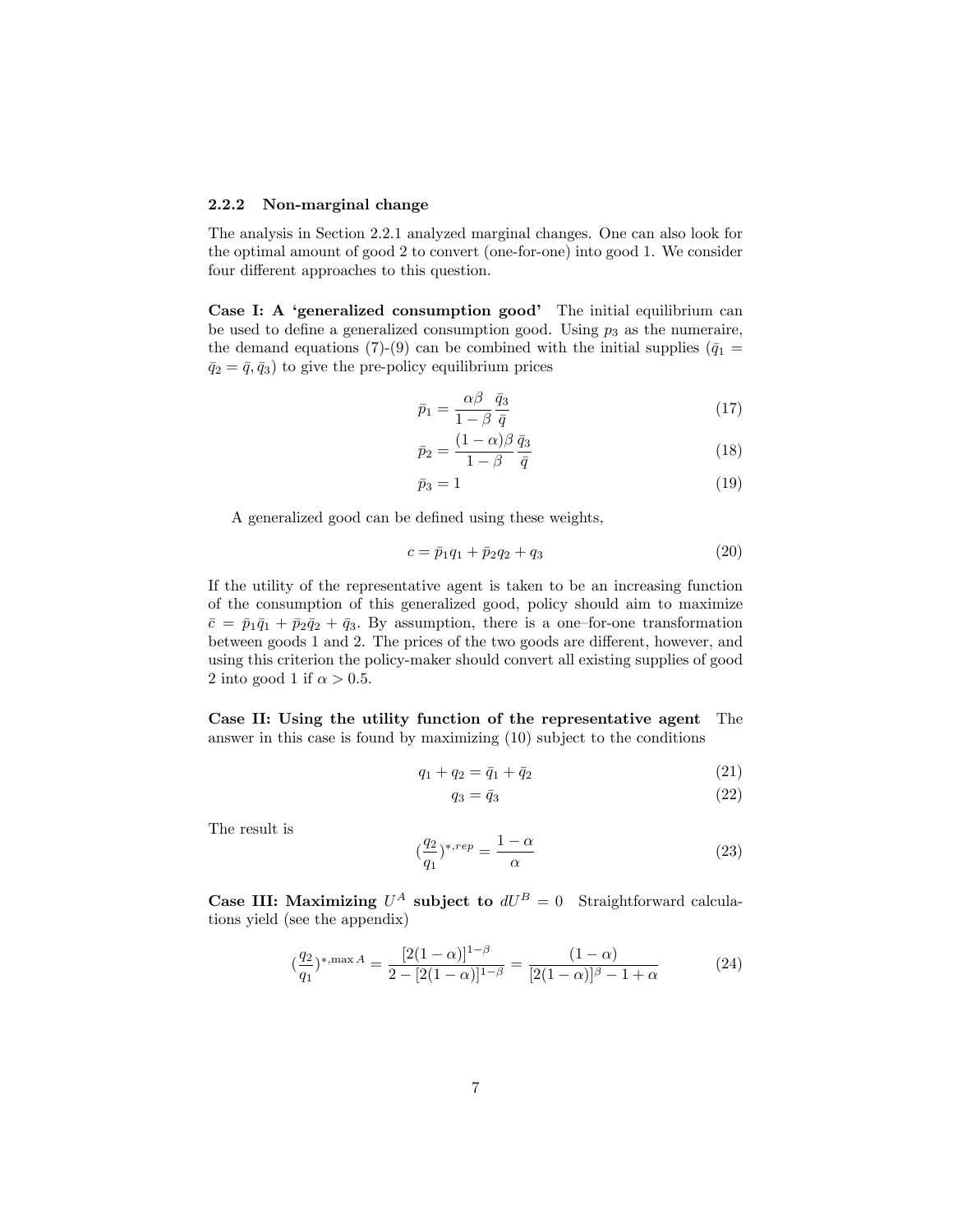Case IV: Maximizing  $U^B$  subject to  $dU^A = 0$  The optimal ratio in this case becomes

$$
\left(\frac{q_2}{q_1}\right)^{\ast, \max B} = \frac{2 - (2\alpha)^{1-\beta}}{(2\alpha)^{1-\beta}} = \frac{(2\alpha)^{\beta} - \alpha}{\alpha} \tag{25}
$$

Case I extends the marginal analysis to a non-marginal question. Using the equilibrium prices that apply at the initial state, this approach generates a policy recommendation that wipes out all of the consumption good that is specific to the poor. Given the specification of the utility functions, the poor cannot be compensated for this by a redistribution of good 3: with  $q_{2B} = 0$ , their utility is identically equal to zero.<sup>7</sup> It follows, in particular, that having chosen  $\bar{q}_2 = 0$ , a Pareto improvement can now be obtained by setting  $q_{3B} = 0$ and  $q_{3A} = \bar{q}_3$ .

Eschewing the use of prices and local approximations, cases II-IV base the policy recommendation on utility functions and  $-\text{in}$  cases III and IV  $-\text{distrib}$ utional requirements. The results are quite different in the three cases. It can be seen that for  $\alpha > 0.5$ , we have<sup>8</sup>

$$
\left(\frac{q_2}{q_1}\right)^{*,\max B} > \left(\frac{q_2}{q_1}\right)^{*,\max A} > \left(\frac{q_2}{q_1}\right)^{*,rep} \tag{26}
$$

Comparing cases III and IV, it is intuitively obvious that  $B$ -agents will do better when they get all the net benefits from the change. This intuition is reflected in a larger ratio of their preferred good: the ratio  $q_2/q_1$  is higher in the case that favors  $B$ -agents (the first inequality in  $(26)$ ).

Case II, which uses the utility function of the representative agent, reduces the ratio  $q_2/q_1$  compared to cases III and IV (the last inequality in  $(26)$ ).<sup>9</sup>

<sup>8</sup>The second inequality follows directly from the observation that  $[2(1-\alpha)]^{\beta} - 1 < 0$  for  $\alpha > 0.5$ . The first inequality can be derived by noting that

$$
\frac{(2\alpha)^{\beta} - \alpha}{\alpha} > \frac{(1 - \alpha)}{[2(1 - \alpha)]^{\beta} - 1 + \alpha}
$$

$$
[2^{\beta}\alpha^{\beta - 1} - 1][2^{\beta}(1 - \alpha)^{\beta - 1} - 1] > 1
$$

$$
\iff
$$

$$
2^{\beta} > \alpha^{1 - \beta} + (1 - \alpha)^{1 - \beta}
$$

The expression on the right-hand-side of the latter inequality has a maximum at  $\alpha = 0.5$  with the maximum value equal to  $2^{\beta}$ .

<sup>9</sup> The magnitude of the difference between the three solutions for  $q_2/q_1$  depends on the value of  $\beta$ . The non-market goods are important if  $\beta$  is large. In this case, any change in the relative supplies of goods 1 and 2 will have a big impact on the compensation that is required to avoid a decline in the utility of the poor. As a result, only a small range of changes in relative supply can produce a Pareto improvement: in the limit we have  $\lim_{\beta \to 1} (q_2/q_1)^{*,B \max} =$  $\lim_{\beta \to 1} (q_2/q_1)^{*,A \max} = 1.$  Conversely, a small value of  $\beta$  implies that cases II-IV yield similar results. Thus, we have  $\lim_{\beta\to 0} (q_2/q_1)^{*,B \max} = \lim_{\beta\to 0} (q_2/q_1)^{*,A \max} = (q_2/q_1)^{*,rep} =$  $(1 - \alpha)/\alpha$ .

<sup>&</sup>lt;sup>7</sup>The extreme outcome with  $q_{2B} = 0$  no longer holds – even with fixed prices – if the technical transformation of good 2 into good 1 were sub ject to diminishing returns. But using the initial equilibrium prices as weights still amplifies the magnitude of the recommended change.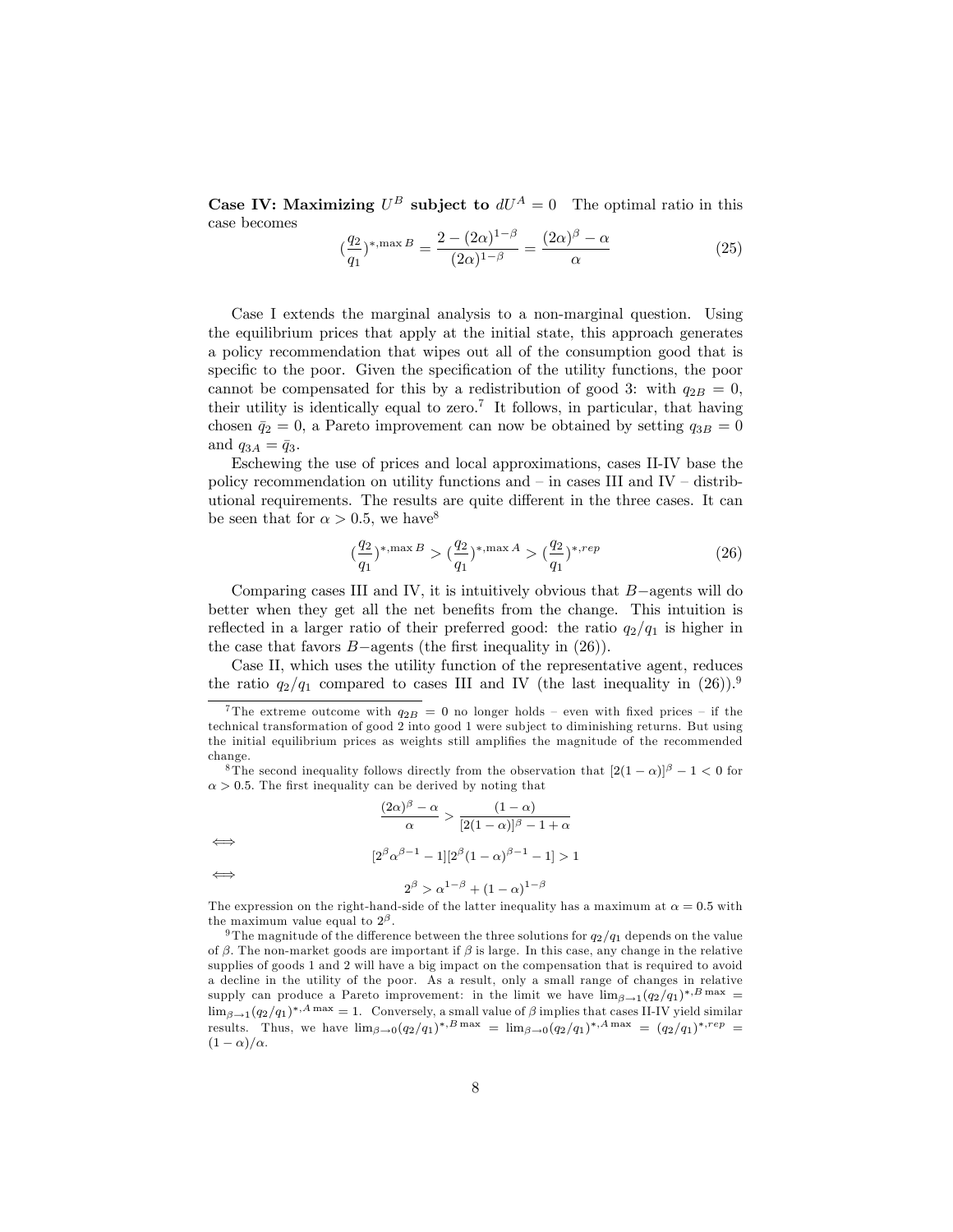The poor  $B$ -agents are hurt by this reduction. In principle, they could be compensated by an increase in their share of good 3. If the post-policy outcome is to be Pareto efficient, however, there can be no such compensating increase. To see this, note that the composition of goods 1 and 2 is chosen so as to match the initial equilibrium outcome for  $q_{3B}/q_{3A}$ .<sup>10</sup> Pareto efficiency requires that  $q_2/q_1 = q_{3B}/q_{3A}$ , and it follows that – having set the supply ratio  $\bar{q}_2/\bar{q}_1$  equal to the initial consumption ratio for good  $3$  – this initial equilibrium composition of good-3 consumption must be maintained if the new allocation is to be efficient. Policies that combine the case-II value of  $q_2/q_1$  with redistribution of good 3 may achieve a Pareto improvement, but they will not be Pareto efficient.

In short, in this example the representative-agent analysis leads to an outcome that is either inefficient or distributionally regressive. This conclusion is related to the dependence of the descriptive representative agent on the distribution of income. If we change the distribution of income in order to compensate the poor in region B for a decline in their consumption of the non-market good then the appropriate definition of the representative agent is affected: the share of A-agents  $(\alpha)$  is a parameter in the representative agent's utility function, equation (10). This result illustrates one of the problems with the Lucas-inspired program of 'micro-founded' macroeconomics. The microeconomic foundations for macroeconomics were needed, Lucas argued, because the preferences of individual agents could be taken as invariant to changes in economic policy. But as shown by the example, distributional changes (a change in the share of the Aagents) imply that the representative agent has to be re-defined. Real-world policy changes invariably have distributional consequences. Hence, contemporary macro is itself subject to a 'Lucas critique': the preferences of the representative agent are not structurally invariant.

#### 2.3 Discussion

The two- and three-good examples in Sections 2.1-2.2 have well-defined representative agents. Changes in relative prices have no distributional effects, but this does not eliminate distributional conflicts. The preferences and the composition of the consumption bundles differ across agents, and there are potential conflicts over both the distribution and composition of the endowment bundles.

The examples are simple and abstract, and they may seem far removed from the climate debate. The assumption that good 1 is consumed only by A-types and good 2 only by B-types may appear particularly restrictive. This concern would be reasonable if the goods were thought of as ordinary, traded goods. But another interpretation is possible. Many of the important effects of climate change are outside the market sphere. Health and mortality effects are obvious examples, but broader social implications (including migration and the possibility of wars and other upheavals in the wake of strong regional effects) fall in this category too. The non-market effects of climate change are unevenly

 $10$  This happens because both the parameters of the representative agent's utility function and the consumption ratio  $q_{3B}/q_{3A}$  are determined by the distribution of income.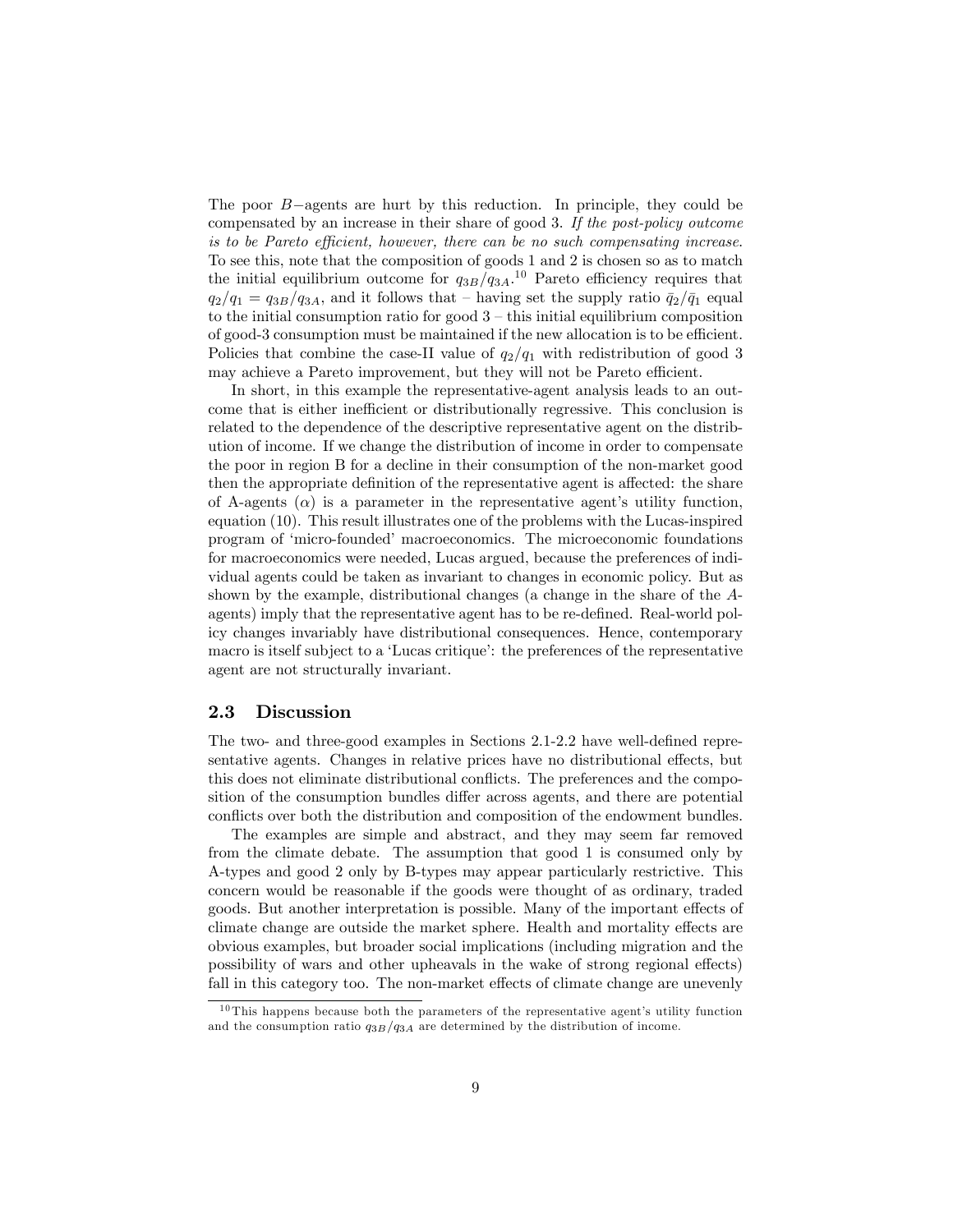distributed, and goods 1 and 2 can be interpreted as the non-market outcomes in two different regions, a rich A region and a poor B region.

An interpretation which has good 1 representing the health of people in region A and good 2 the health of people in region B may seem inconsistent with the assumption that all agents receive endowment bundles with the same composition. The utility functions, however, mean that A-agents get no utility from the consumption of good 2 and B-agents no utility from good 1. With this specification of preferences, the outcome of an economy in which all three goods are traded and the initial compositions are the same across agents is isomorphic to the outcome in an economy in which all good-1 endowments are given to A agents, all good-2 endowments are given to the B-agents, and only good 3 is tradable. Neither economy will see any trade in good 3, and both economies will have A-agents consume the total supply of good 1 and B-agents the total supply of good 2.

The damages of climate change fall disproportionately on poor regions while the benefits from continued greenhouse gas emissions accrue more strongly to richer regions. A stylized version of this distributional pattern can be captured in the 3-good example by associating an increase in emissions with an increase in the supply of good 1 at the expense of good 2.

## 3 Integrated assessment models

#### 3.1 The setting

Building on a number of earlier contributions, Nordhaus (1992, 1994) presented the first version of the DICE model. Since then the model has gone through several iterations, and the analysis has been extended in many ways. From our perspective the most interesting extension is the explicit incorporation of regional disaggregation in the RICE versions of the model.

Nordhaus and Boyer  $(2000)$  disaggregate the analysis by looking at 8 different regions. Each region is assumed to maximize a social welfare function. The argument of the welfare function is the level of per-capita ëgeneralized consumption', which includes both market and non-market effects of climate change.<sup>11</sup> A logarithmic specification of instantaneous per capita utility is used,

$$
u(c_j) = \log c_j \tag{27}
$$

where  $c_i$  is the per-capita consumption in region j.

Regional consumption is equal to output minus investment, and output is given by a Cobb-Douglas production function (p. 17-18)

$$
Q_j = \Omega_j (A_j K_j^{\gamma} L_j^{1-\beta-\gamma} E_j^{\beta} - m_j E_j)
$$
\n(28)

 $11$  In general, the weights used to calculate a generalized consumption good will be changing in response to changes in the consumption bundle. Hoel and Sterner (2007) examine the effects of these changes on the relevant discount rates in an optimal growth model with two goods: a slow growing environmental good and a fast-growing standard consumption good.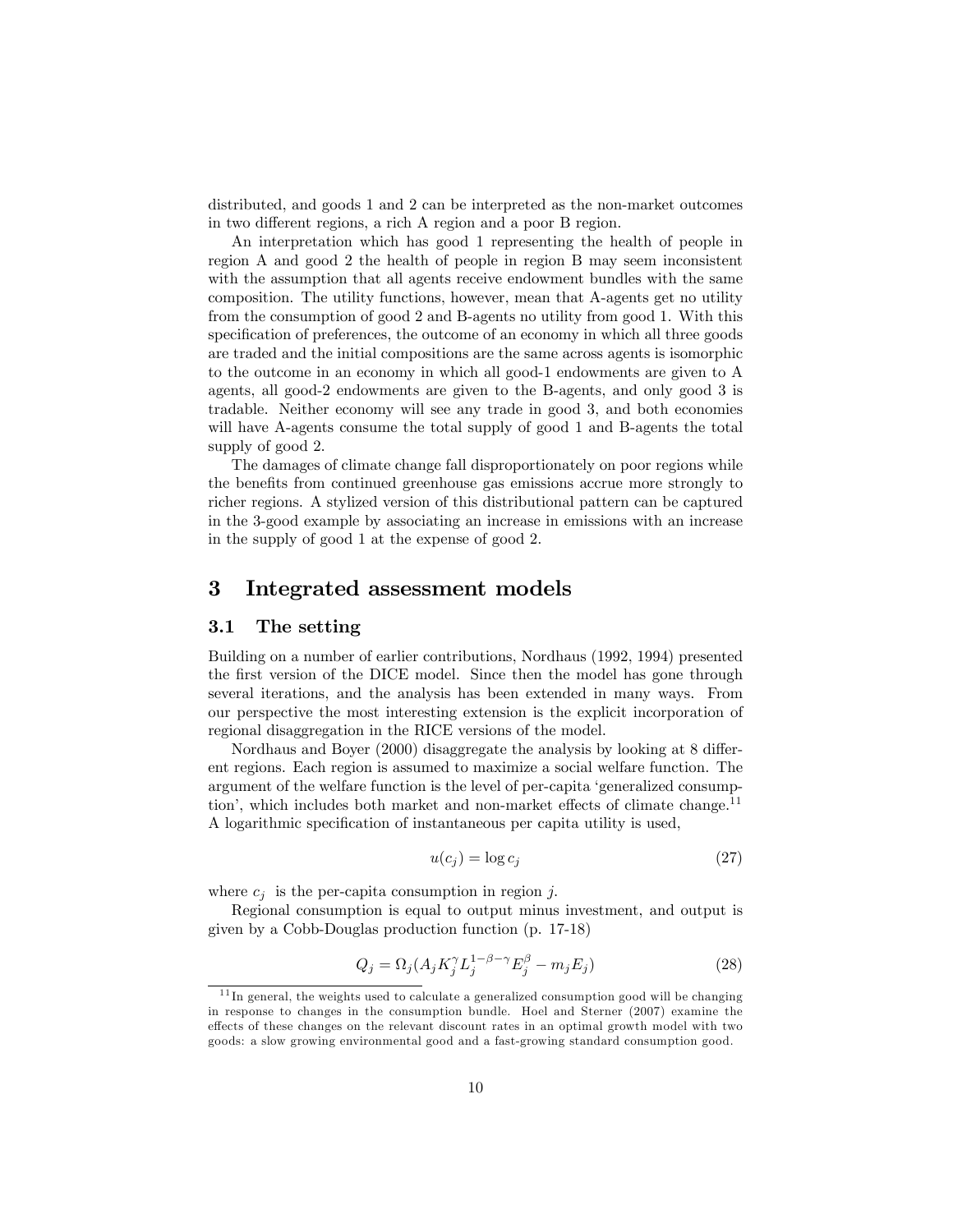where  $E$  is carbon-energy and  $m$  is the cost of this intermediate input;  $Q$  is output,  $K$  and  $L$  are capital and labor, and  $A$  represents the level of technology. The regional estimate of  $\Omega$  represents the proportional loss of regional output from climate change. This loss depends on the average temperature, and temperatures in turn are related to emissions.

The regional loss varies significantly across regions. A rise of 2.5 degree Celsius in average temperatures produces an estimated output loss of 0.45 percent in the US, while the estimated loss of output in the group of low-income countries amounts to 2.64 percent.

The global loss can be found as a weighted average of the regional losses, and two distinct measures are presented: one using output weights and one using population weights.

Output loss Output is treated as homogeneous in the model. Generalized output (and consumption) in region  $i$  can be transformed one-for-one into generalized output in region  $j$ . Thus, aggregate output is given by

$$
Q = \sum Q_j \tag{29}
$$

and the first measure of global damages is a standard expression for the proportional output loss:

$$
\frac{dQ}{Q} = \sum \frac{dQ_j}{Q} = \sum \frac{Q_j}{Q} \frac{dQ_j}{Q_j} = \sum \frac{Q_j}{Q} \frac{d\Omega_j}{\Omega_j}
$$
(30)

Welfare loss An indicator of output loss does not give an accurate picture of the welfare implications. Equation (27) implies that marginal utility is declining in consumption, and an additional unit of consumption does not provide the same utility gain to a rich person as to a poor person. Population weights can be seen as a way of adjusting for this.

Nordhaus and Boyer do not discuss the population weights in any detail, but the population-weighted output loss approximates the welfare implications of the damages when the utility function is logarithmic. A utilitarian approach defines total welfare as the population weighted average of regional welfare,

$$
W = \sum \frac{N_j}{N} u(c_j) \tag{31}
$$

where  $N_j$  and N denote regional and global population. With a logarithmic utility function it follows that the change in welfare can be written

$$
dW = \sum \frac{N_j}{N} u'(c_j) dc_j = \sum \frac{N_j}{N} \frac{dc_j}{c_j} = \sum \frac{N_j}{N} \frac{d\Omega_j}{\Omega_j}
$$
(32)

where the last equality follows from an assumption of proportionality between output and consumption (and from the calculation of the loss for given values of  $A, K, L, E$ ).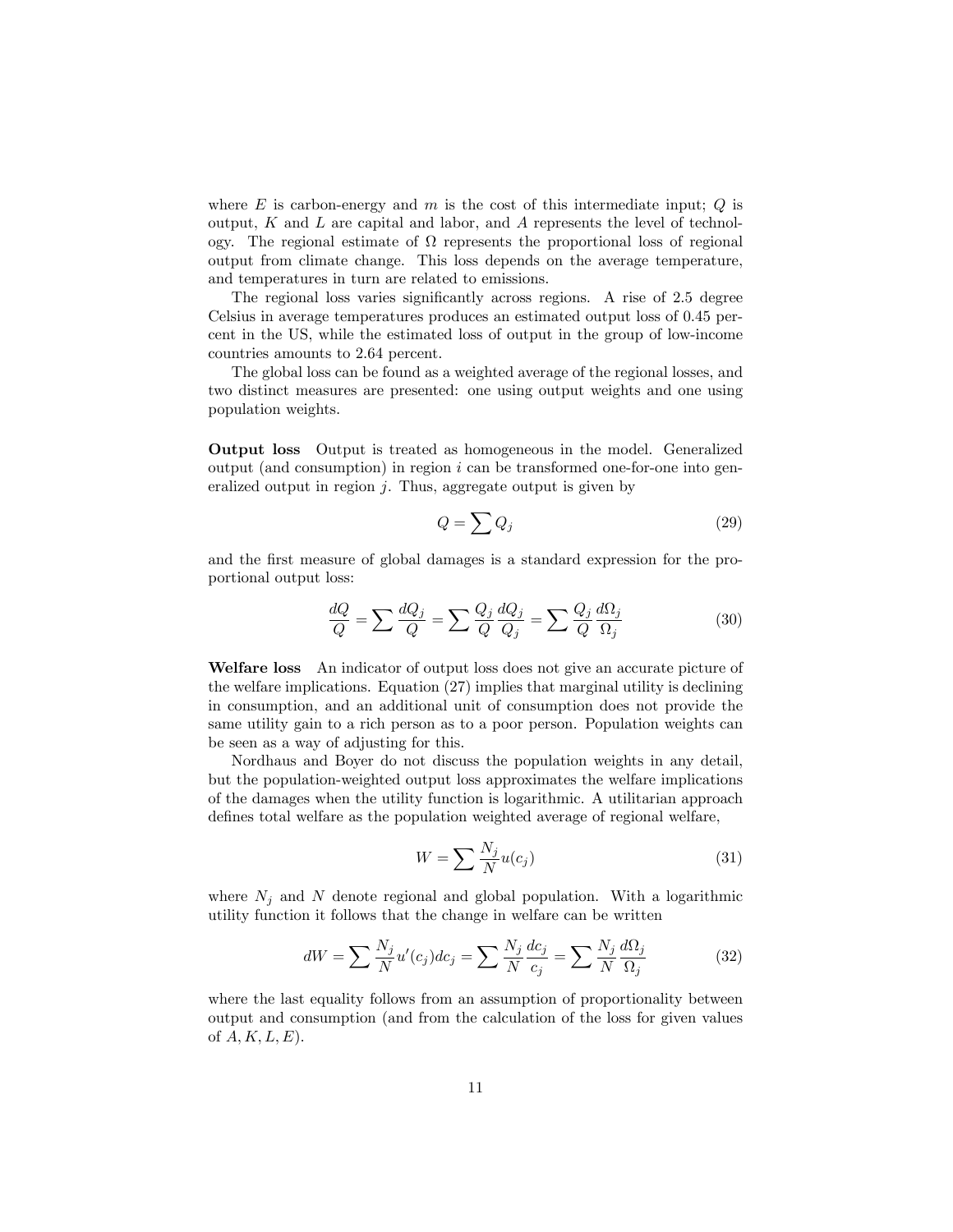Because damages are higher and consumption is lower in poor regions, population weighted measures produce higher estimates of aggregate damages. Thus, in Nordhaus and Boyer's model, the use of population weights increases estimates of the damages resulting from a five degree Celsius increase in global mean temperature from six percent to eight percent of GDP. Similarly, Tol  $(2002)$  finds that 'equity-weighted' estimates lead to a doubling of projected damages associated with a 5 degree increase in temperatures. In general, there is widespread agreement among economists that some kind of weighting can be used to capture the welfare effects of an uneven distribution of damages; as an example, the Stern review seems to endorse this approach (Stern, 2006, pp. 148-149).

Discussion The utilitarian approach to welfare is controversial and raises issues that are beyond the scope of this paper. Staying within the standard optimal-growth framework, there is no consensus on the definition of 'equity'. The Nordhaus and Boyer adjustment invites two obvious (and well-known) points. The disaggregation, first, is not taken very far. Increasing the number of regions will almost certainly raise the population weighted estimate of damages. Moreover, within each region the damages are likely to affect the poor more strongly than the rich which  $\overline{\phantom{a}}$  if taken into account  $\overline{\phantom{a}}$  would raise the estimates even further. $^{12}$ 

The second problem is more technical. The population weighting provides a good (local) approximation of welfare changes if the utility function  $u(c_i)$ is logarithmic. The logarithmic specification is the limiting case of a general CRRA utility function,  $u(c_j) = (c_j^{1-\theta} - 1)/(1-\theta)$ , with  $\theta \to 1$ . It is widely suggested, however, that a specification with  $\theta > 1$  gives a better fit for the preferences of the representative agent, and a higher value of  $\theta$  implies that marginal utility falls off more rapidly as consumption increases.<sup>13</sup> As a result, the outcomes for the poor need to be given even greater weight in order to get an estimate of the total welfare loss. Formally, if  $u(c_j) = (c_j^{1-\theta} - 1)/(1-\theta)$ ,

$$
dW = \sum \frac{N_j}{N} u'(c_j) dc_j = \sum \frac{N_j}{N} c_j^{-\theta} dc_j = \sum \frac{N_j}{N} c_j^{-\theta+1} \frac{dc_j}{c_j} = \sum \frac{N_j}{N} c_j^{-\theta+1} \frac{d\Omega_j}{\Omega_j}
$$
(33)

As an example, consider a three-region case: a rich region with income at 2 and damages at 1 percent, a middle income region with income at 1 and damages at 2 percent, and a poor region with income at 0.5 and damages at 3 percent, and assume that population is evenly divided across the three regions. The income weighted output loss is 1.57 percent (equation (30)); the welfare loss, however, is 2 percent if the utility function is logarithmic (in which case the welfare loss equals the population weighted output loss, equation (32)) and 2.83 percent if  $\theta = 2$  (equation (33)).<sup>14</sup>

 $12$  See Anthoff et al. (2010) for a recent discussion.

<sup>&</sup>lt;sup>13</sup>Nordhaus (2008) assumes  $\theta = 2$ .

<sup>&</sup>lt;sup>14</sup> One may note also that if  $\theta > 1$ , the welfare loss will depend on the degree of inequality,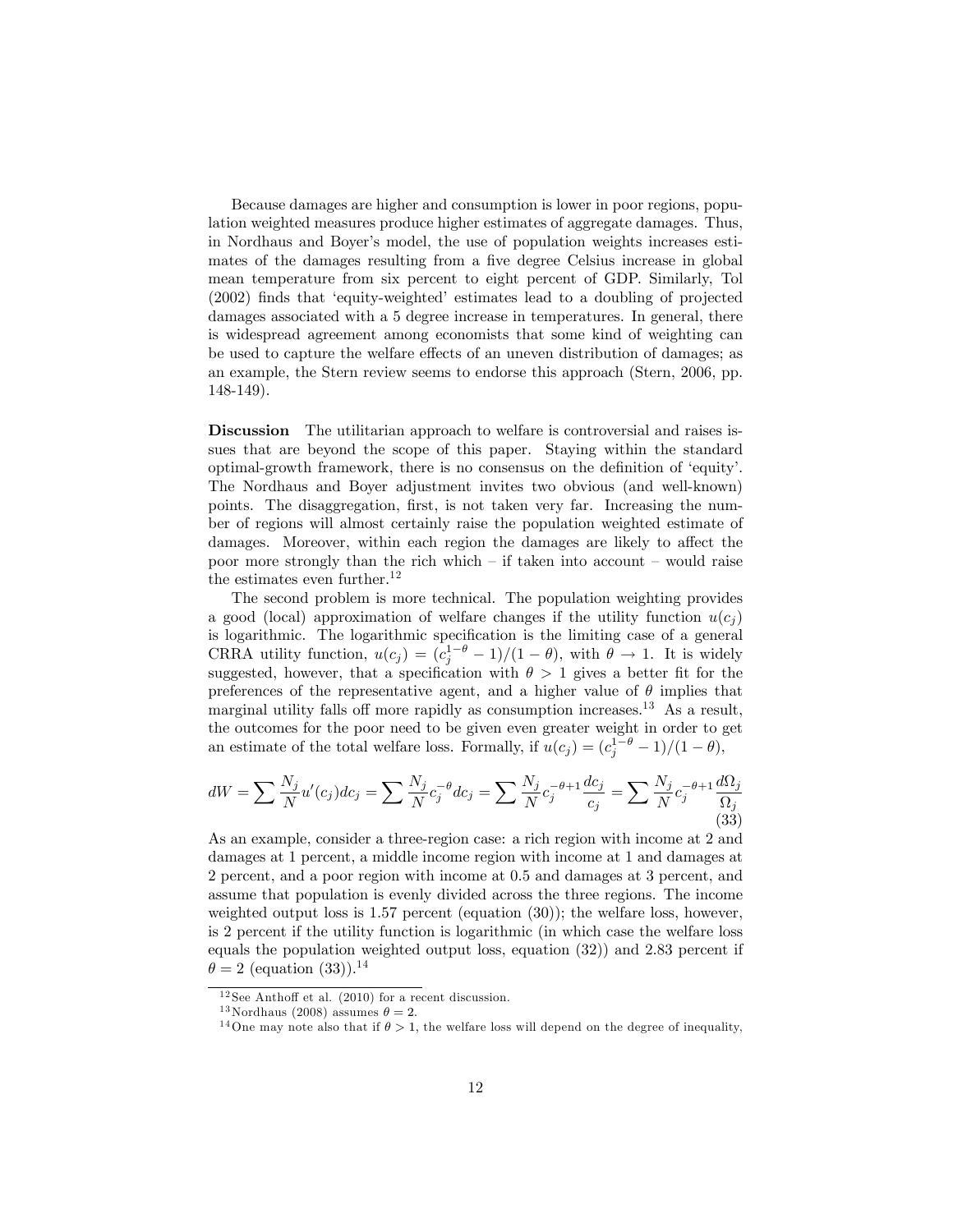Azar and Sterner (1996) discuss the effects of disaggregation on the welfare loss; see also Anthoff et al. (2009). Nordhaus and Boyer, however, do not pursue these issues, and there is no need for them to do this. Their approach implies that equity weighting becomes largely irrelevant for the calculation of the efficient level of mitigation.

#### 3.2 The 'optimal solution'

Consider a true one-good world in which the utility of individuals depends exclusively on their consumption of this good. In this world efficiency requires that the amount of the good be made as large as possible; in general this condition also determines where the production (and emissions) should take place. Once total consumption has been maximized, the outcome will be Pareto efficient no matter how the good is distributed among regions and individuals. Thus, the optimal amount of mitigation can be found without any reference to distribution. This independence of efficiency from distribution does not imply that distribution is unimportant from a welfare perspective. But in a one-good world, equity concerns are separate from efficiency. Equity-weighted damages can be calculated to illustrate the differential impact of global warming, but they play no role in the derivation of the optimal level of emissions.<sup>15</sup>

The Nordhaus-Boyer model reduces all outcomes to a single good, ëgeneralized consumption'. But their model does not describe a true one-good world. The generalized consumption good is constructed using relative prices associated with an initial equilibrium. In this respect the Nordhaus-Boyer argument fits case I in Section 2.2.

As shown in Section 2.2, the maximization of the total supply of generalized consumption shifts the policy recommendations further in the interest of the rich regions than would be justified by a representative-agent analysis which itself is biased in favor of the rich. Moreover, efficiency cannot be separated from distribution if the one-good assumption is abandoned. The examples in section 2.2 illustrate this general point: the representative-agent analysis in case II led to a recommendation that was only efficient for a particular distribution of income.

$$
dW = \sum \frac{N_j}{N} c_j^{-\theta+1} \frac{d\Omega_j}{\Omega_j} = \frac{d\Omega}{\Omega} \sum \frac{N_j}{N} c_j^{-\theta+1} \le \frac{d\Omega}{\Omega} c^{-\theta+1}
$$

with equality iff  $c_i = c$  for all j.

even if all regions suffer the same proportional damage. Thus, if  $d\Omega_j/\Omega_j = d\Omega/\Omega$ 

<sup>&</sup>lt;sup>15</sup> Assuming that the consumption good can be transferred. See Chichilnisky and Heal (1993) for an analysis of cases where no such transfer is possible.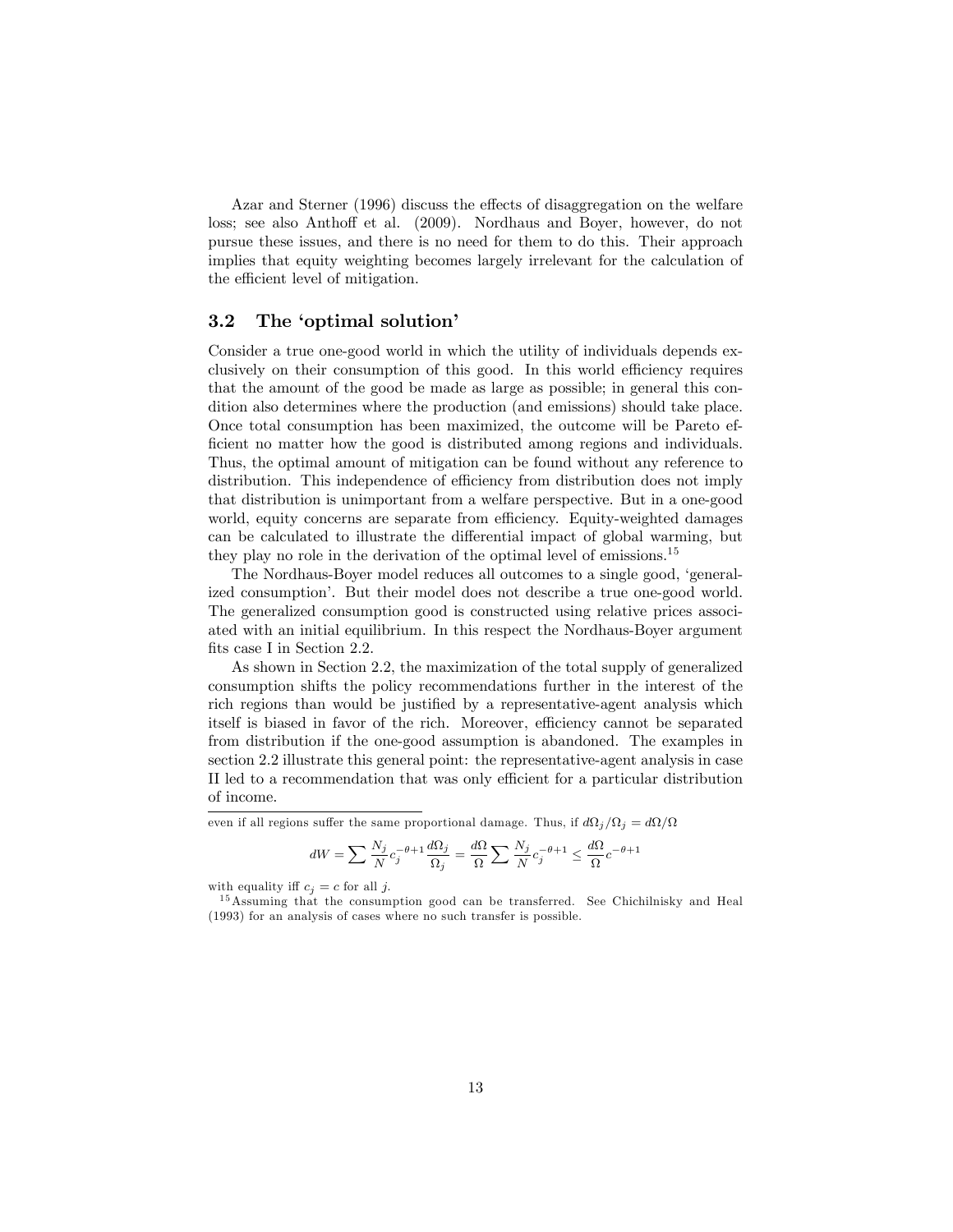## 4 The case of perfect substitution

## 4.1 Compensation

The Nordhaus-Boyer approach is theoretically valid in the special case of perfect substitution between goods 1 and 3 for A-agents and between goods 2 and 3 for B-agents (this special case effectively means that we have a true one-good world). The assumption of perfect substitution is extremely restrictive and has no empirical support, but let us accept it for the sake of the argument.

Having found the optimal level of emissions, the distribution of the available amount of generalized consumption across regions has to be determined. A radical utilitarian approach would maximize the sum of utility. Using the same (cardinal) utility functions for rich and poor agents, the distributional consequences would be immense. If global mitigation efforts are linked strongly with dramatic redistribution, however, it may be difficult to get the rich countries to participate. Recognizing this, Ackerman et al.  $(2010)$  – who adopt a utilitarian  $a$ pproach – temper their recommendations by including several constraints, one of them that consumption in the rich countries must not decline in absolute terms.

A focus on Pareto improvements would seem to be in line with Nordhausís stated objective to "examine potential improvements within the existing distribution of income" (cf. above p. 1). In terms of our examples in Section 2, the relevant outcomes then fall in the range between those of cases III and IV, with equity concerns presumably tilting the choice towards case IV which favors the poor.<sup>16</sup>

Nordhaus and Boyer do not discuss the compensation issue in any detail. Implicitly, however, their position on distribution is reflected in the allocation of emission permits. Emissions can be controlled through tradable permits, and the total number of permits is determined by the efficiency requirement. But the initial allocation of these permits has distributional effects.<sup>17</sup> The issues can be illustrated using an extended version of the models in Section 2.

### 4.2 3-good example with production

Building on the 3-good example in Section 2, we define the regional welfare as a function of the consumption of goods 1 and 3 in region A and goods 2 and 3 in region B. Unlike in Section 2, however, it is assumed that there is perfect substitution. A-agents are willing to substitute one-for-one between goods 1 and 3 and their utility is determined by the sum of their consumption of goods 1 and 3; B-agents' utility, analogously, is determined by the sum of their consumption

 $16 \text{PCC}$  (1996, chapter 3) surveys the literature on equity in the distribution of emissions and abatement costs.

 $17$ Note that these distributional effects occur both within and across countries; see, for example, Brenner et al 2007 for a discussion of distributional effects within China.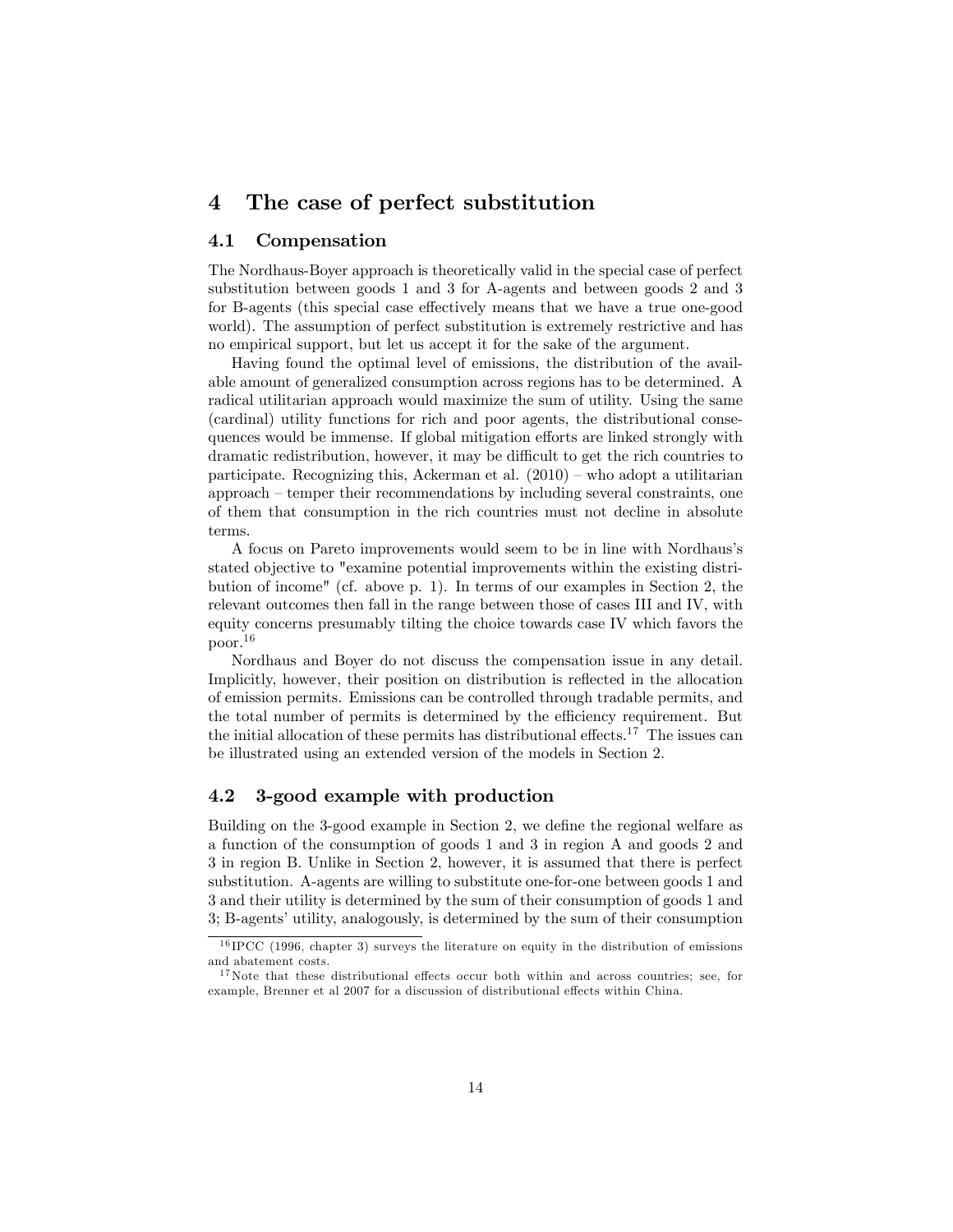of goods 2 and 3. Thus,

$$
U^A = U(c_{1A}, c_{3A}) = u(c_1 + c_{3A}) = u(c^A)
$$
\n(34)

$$
U^B = U(c_{2B}, c_{3B}) = u(c_2 + c_{3B}) = u(c^B)
$$
\n(35)

where  $c^A = c_1 + c_{3A}$  and  $c^B = c_2 + c_{3B}$  are the levels of consumption in the two regions.

Instead of given endowments, the three goods are now produced. The nonmarket goods,  $c_1$  and  $c_2$ , are the result of global warming and their amounts depend on the total emissions  $(\bar{E} = \bar{E}_A + \bar{E}_B$  with  $\bar{E}_i$  representing aggregate emissions in region  $i$ ) :

$$
c_1 = H^A(\bar{E})\tag{36}
$$

$$
c_2 = H^B(\bar{E})\tag{37}
$$

The production of the market good  $-$  good  $3$  – in the two regions is a function of emissions. Algebraically,

$$
c_{3A} = Y_{3A} = F^A(E_A, \bar{E}); \qquad F_2 \le 0 \tag{38}
$$

$$
c_{3B} = Y_{3B} = \lambda F^{B}(E_{B}, \bar{E}); \qquad F_{2} \le 0 \tag{39}
$$

Individual producers of good 3 take the aggregate emissions  $\overline{E}$  as exogenously given. The effect of  $E_i$  on  $c_{3i}$ , by contrast, expresses a firm-level relation between emissions and output. For simplicity, only emissions are included explicitly in the production functions for good 3 (equations (38)-(39)). Other factors, including labor and capital, are taken to be in fixed supply.

Using linear and quadratic versions of (35)-(39), let

$$
c_1 = H^A(\bar{E}) = C_0 - \nu_A \bar{E}
$$
\n(40)

$$
c_2 = H^B(\bar{E}) = \lambda [C_0 - \nu_B \bar{E}] \tag{41}
$$

$$
Y_{3A} = Y_0 + E_A - \frac{\rho}{2} E_A^2 - \mu_A \bar{E}
$$
 (42)

$$
Y_{3B} = \lambda [Y_0 + E_B - \frac{\rho}{2} E_B^2 - \mu_B \bar{E}]
$$
\n(43)

where  $\lambda < 1$  and where the constants  $(C_0, Y_0)$  and  $(\lambda C_0, \lambda Y_0)$  represent the available supplies of non-market and market goods in the two regions when there are no emissions. The technology in the poor  $B$  region is less advanced  $(\lambda < 1).$ <sup>18</sup> Emission damages may also be assessed differently in the two regions,

 $18$  It may seem unreasonable to scale the poor region's supply of the non-market good by the 'technology factor'  $\lambda$ . The scaling, however, roughly reflects the standard valuations of nonmarket effects. The willingness to pay  $-$  which forms the basis for the valuations  $-$  depends strongly on ability to pay. The calculations of damages resulting from climate change therefore use a higher statistical value of human life in rich areas than in poor areas. In Tolís (1995) analysis, for example, the value of a statistical life is "assumed to equal  $$250,000 + 175$  times the average income per capitaî (p. 369). Analogously, in their regional model, Nordhaus and Boyer (2000, p. 82) value a "year of life lost" at two years of per capita income, again giving a lower value to lives in low income regions.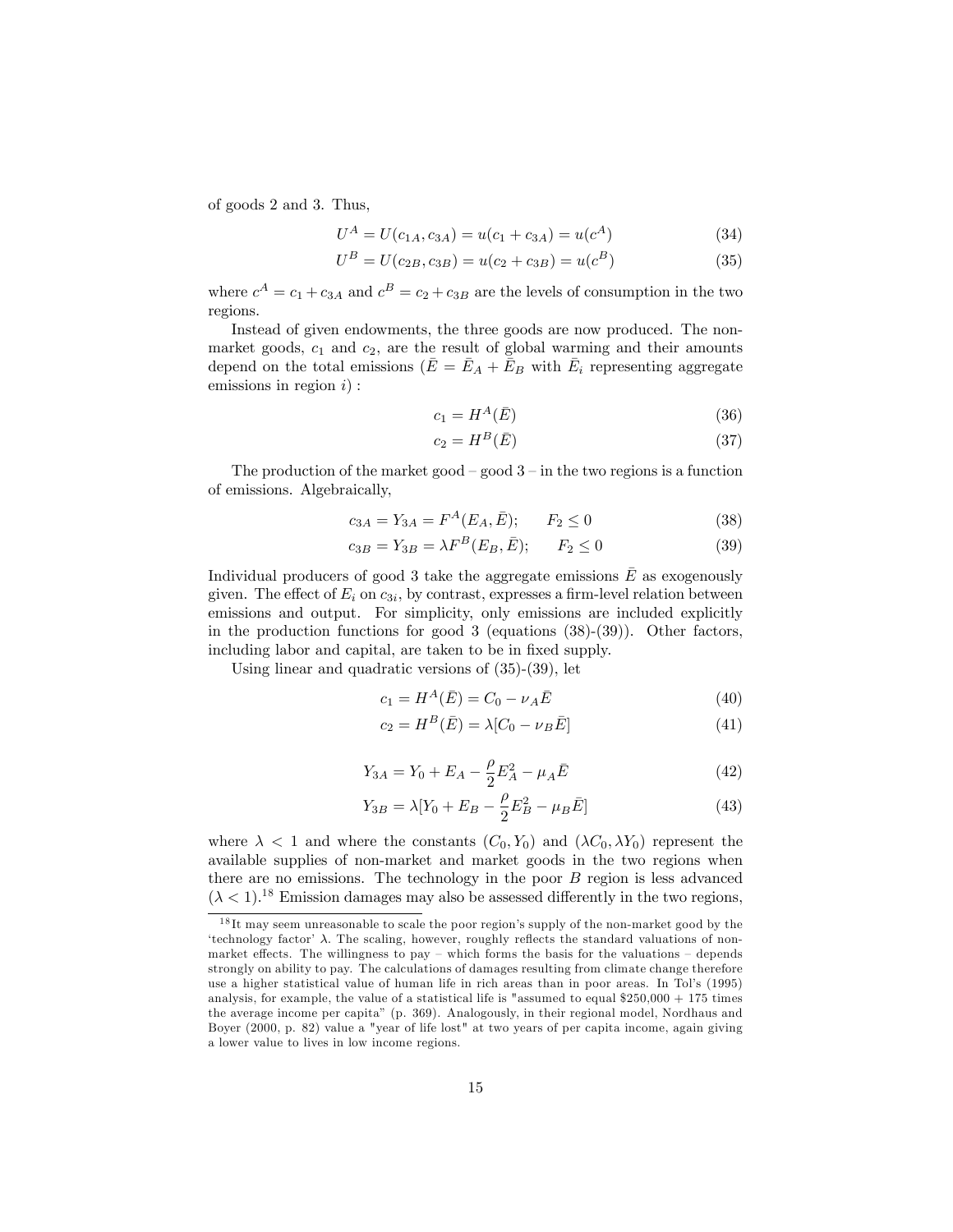both because of direct climate effects on traditional production  $(\mu_A \gtrless \mu_B)$  and because of differences in the valuation of non-market damages  $(\nu_A \geq \nu_B)$ .

Treating aggregate emissions as exogenous, a laissez-faire solution implies that

$$
E_A^{market} = \frac{1}{\rho}, \qquad E_B^{market} = \frac{1}{\rho} \tag{44}
$$

Efficient regional intervention has each region maximize its own welfare, taking as given the emissions from the other region.<sup>19</sup> The result in this case is given by

$$
E_A^{reg} = \frac{1 - \mu_A - \nu_A}{\rho}, \quad E_B^{reg} = \frac{1 - \mu_B - \nu_B}{\rho}
$$
 (45)

The globally efficient outcome  $-\text{which takes into account the global externality}$  $-$  reduces the emissions further:

$$
E_A^{eff} = \frac{1 - \mu_A - \nu_A - \lambda \mu_B - \lambda \nu_B}{\rho}, \qquad E_B^{eff} = \frac{\lambda - \mu_A - \nu_A - \lambda \mu_B - \lambda \nu_B}{\lambda \rho}
$$
(46)

The RICE model finds the globally efficient solution and thus the number of emission permits to be issued. The price of these permits will be equal to the marginal damage from emissions:

$$
p^{permit} = \mu_A + \nu_A + \lambda \mu_B + \lambda \nu_B \tag{47}
$$

## 4.3 Permit allocation

#### 4.3.1 Revenue neutrality

Nordhaus and Boyer suggest that the permits be allocated "in a revenue-neutral way across countries" where "a revenue-neutral permit allocation grants each region permits equal to its emissions at the equilibrium carbon tax" (p. 25).<sup>20</sup> This allocation implies that region A is given  $E_A^{eff}$  permits while region B gets  $E_B^{eff}$ . As a result there is trade in neither permits nor the tradable good 3. The absence of trade holds also for the laissez-faire and regional-intervention regimes. Thus, in all three regimes, the consumption pattern for generalized consumption can be found by substituting the levels of emissions into :

$$
c_A^* = c_1 + Y_{3A} = C_0 - \nu_A \bar{E} + Y_0 + E_A - \frac{\rho}{2} E_A^2 - \mu_A \bar{E}
$$
 (48)

$$
c_B^* = \lambda [C_0 - \nu_B \bar{E}] + \lambda [Y_0 + E_B - \frac{\rho}{2} E_B^2 - \mu_B \bar{E}]
$$
\n(49)

By construction the globally efficient solution raises aggregate consumption, but the efficient regime with revenue neutrality need not produce a Pareto improvement. This possibility is illustrated by the following numerical example.

 $19$  The implementation of this outcome requires policy intervention, whether in the form of emission permits or taxes.

 $^{20}$  If emissions are controlled by a tax then the equilibrium carbon tax is equal to the price of permits in (47).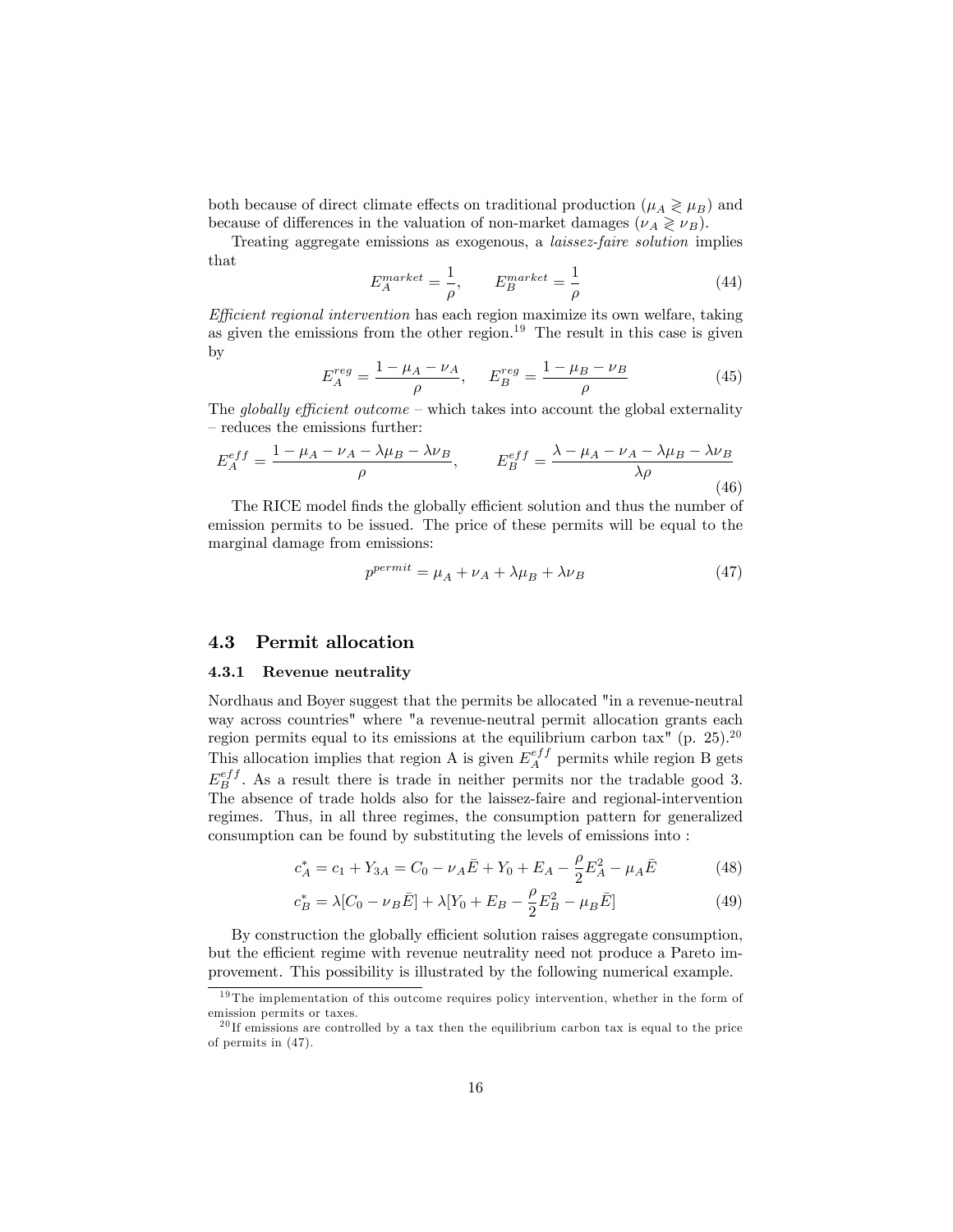**Example 1**  $\lambda = 1/3, \rho = 0.1, \mu_A = \mu_B = \nu_A = \nu_B = 0.05$ 

With these parameter values the income of the poor region declines in the efficient solution compared to both laissez-faire and regional intervention (see Table 1). A revenue neutral allocation of permits means that no compensation will take place, and if the utility functions are sufficiently concave the overall effect on social welfare will be negative (assuming a utilitarian measure of social welfare). The increase in efficiency has produced greater inequality and a decline in aggregate welfare.

| Table 1: Effects of permit allocations                                          |                                                                 |
|---------------------------------------------------------------------------------|-----------------------------------------------------------------|
| Example 1: $\lambda = 1/3, \rho = 0.1, \mu_A = \mu_B = \nu_A = \nu_B = 0.05$    |                                                                 |
| $c_A^{market} = 3 + C_0 + Y_0$                                                  | $c_{D}^{market} = 1 + \frac{1}{2}(C_0 + Y_0)$                   |
| $c_A^{reg} = 3.15 + C_0 + Y_0$                                                  | $c_R^{reg} = 1.05 + \frac{1}{3}(C_0 + Y_0)$                     |
| $c_A^{eff-revenue neutral} = 3.44 + C_0 + Y_0$                                  | $c_{B}^{eff-revenue \ neutral} = 0.91 + \frac{1}{3}(C_0 + Y_0)$ |
| $c_A^{eff-damage\ neutral} = 3.46 + C_0 + Y_0$                                  | $c_B^{eff-damage \ neutral} = 0.6 + \frac{1}{3}(C_0 + Y_0)$     |
| $c_A^{eff-population \ neutral} = 3.26 + C_0 + Y_0$                             | $c_B^{eff-population\ neutral} = 1.09 + \frac{1}{2}(C_0 + Y_0)$ |
| Example 2: $\lambda = 1, \rho = 0.1, \mu_A = \nu_A = 0.05, \mu_B = \nu_B = 0.1$ |                                                                 |
| $c_{A}^{market} = 3 + C_0 + Y_0$                                                | $c_n^{market} = 1 + C_0 + Y_0$                                  |
| $c_A^{reg} = 3.25 + C_0 + Y_0$                                                  | $c_R^{reg} = 1.4 + C_0 + Y_0$                                   |
| $c_A^{eff-revenue neutral} = 3.15 + C_0 + Y_0$                                  | $c_{\rm D}^{eff-revenue\ neutral} = 1.75 + C_0 + Y_0$           |
| $c_A^{eff-damage\ neutral} = 2.45 + C_0 + Y_0$                                  | $c_B^{eff-damage\ neutral} = 2.45 + C_0 + Y_0$                  |
| $c_A^{eff-population\ neutral}=3.15+C_0+Y_0$                                    | $c_B^{eff-population\ neutral}=1.75+C_0+Y_0$                    |

The intuition behind the outcome in example 1 is straightforward. The rich countries may have large emissions, but they are also likely to be efficient producers (they have gained this energy efficiency partly through past learningby-doing which itself involved emissions). Hence, it becomes efficient to locate production in the rich countries, and revenue neutrality means that there is no compensation to the rest of the world, as long as the rich-country emissions do not exceed the efficient level. In fact, revenue neutrality means that one can have the paradoxical outcome in which a poor region that has low emissions and inflicts little damage is required to compensate the rich simply because it may have failed to reduce its (low) emissions to the efficient level (which is even lower because the region is poor).

Example 1 assumes symmetry in damages. The benefits to the poor from reducing emissions increase if the damages fall more heavily on the poor. This is illustrated by example 2 which assumes symmetry in productivity  $(\lambda = 1)$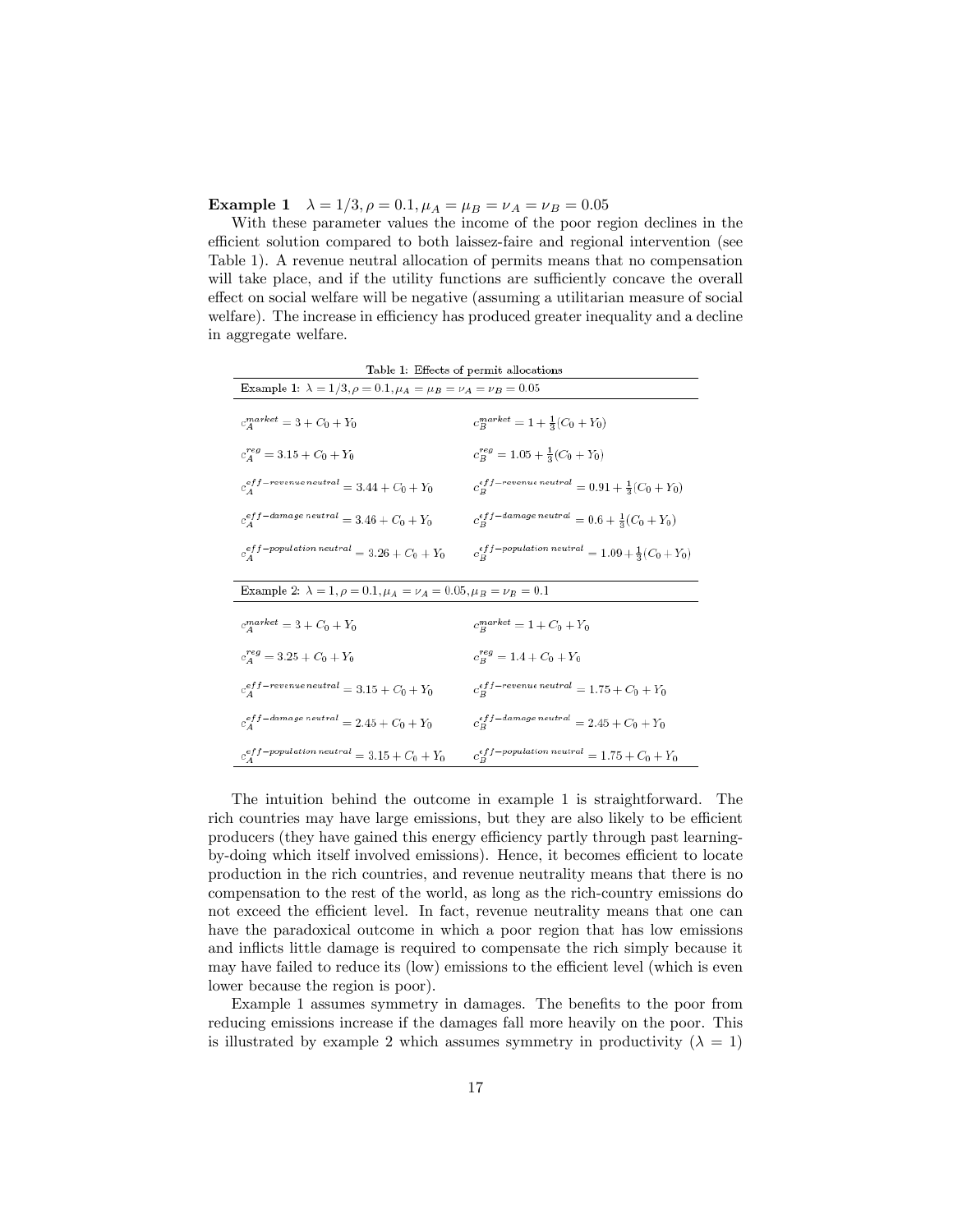but differences in damages  $(\mu_A < \mu_B, \nu_A < \nu_B)$ . The example is calibrated to give the same relative consumption as example 1 in the laissez-faire case.

Example 2  $\lambda = 1, \rho = 0.1, \mu_A = \nu_A = 0.05, \mu_B = \nu_B = 0.1$ 

This parameter constellation implies that the income of the poor region increases in the efficient scenario relative to the scenario with regional efficiency and a fortiori relative to laissez faire  $(Table 1)$ . Most of the benefits in this example accrue to the poor region.

#### 4.3.2 Damage neutrality

Revenue neutrality can produce outcomes that are distinctly non-neutral. The underlying principle also seems peculiar: why not give the permits to the regions that suffer the damage rather than to those that inflict the damage? Following a rights-based line of reasoning, the net compensation from one region to the rest of the world could be calculated as the difference between (i) the estimated global damages from the region's emissions and (ii) the estimated damage from global emissions on the regions own net output.<sup>21</sup>

In a damage-neutral scheme the permits are allocated to the regions in proportion to the damages that they suffer. In terms of the two numerical examples, a damage neutral allocation implies the following net transfer from  $A$  to  $B$ :

$$
\Pi = p^{permit}[E_A - \frac{\mu_A + \nu_A}{\mu_A + \nu_A + \lambda(\mu_B + \nu_B)}(E_A + E_B)]
$$
  
=  $\lambda(\mu_B + \nu_B)E_A - (\mu_A + \nu_A)E_B$  (50)

These damage neutral transfers benefit the poor region when the parameters are as in example 2 (see Table 1). With the parameters from example 1, however, the poor region does worse than under revenue neutrality (Table 1). This deterioration of the outcome for the poor region illustrates an important point: the fairness of a damage neutral allocation depends on the calculation of the damages. The allocation can be very unfair if market prices and willingness to pay are used to estimate damages. Suppose for instance that (i) the only damages are loss of life, (ii) the same number of lives is lost in each of two regions, and (iii) the regions produce roughly the same level of emissions. Under these circumstances, the poor region will be required to compensate the rich since lives are valued more highly in the rich region.

#### 4.3.3 Population neutrality

As a parallel to Nordhaus and Boyer's use of population weights in the calculation of equity-weighted damages, a population-neutral allocation of permits distribute the permits in proportion to population.<sup>22</sup> In our simple model, if the A and B regions have the same size population, transfers based on this principle

 $^{21}$ Damage-neutrality corresponds to the 'compensation' case in Anthoff and Tol (2010).

 $22$  For advocacy and discussion of 'population neutrality', see Narain and Riddle (2007).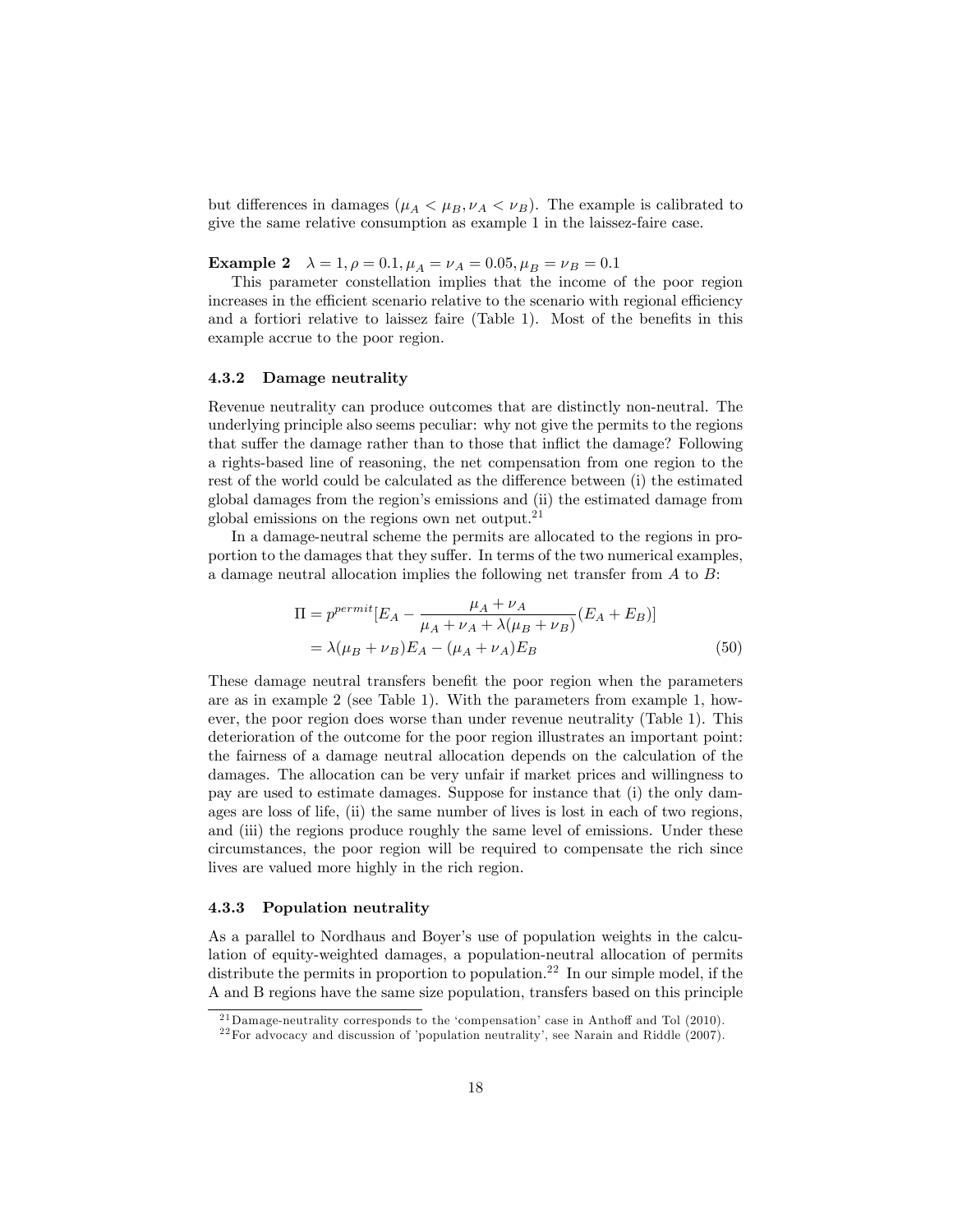benefit the poor when the parameters are as in example 1; using example-2 parameters, however, the poor do no better than under revenue neutrality (Table 1).

### 4.4 Discussion

The numerical examples in this section consider three different permit allocations. All three allocations can be considered 'neutral' in some sense.<sup>23</sup> Their implications, however, are very different. The examples are stylized but they serve to illustrate why efficient allocations may fail to produce Pareto improvements, even when paired with seemingly reasonable principles of permit allocation.

The examples point to a general issue. There is a tension in much of the economic literature on climate change between utilitarian notions and an emphasis on 'efficiency' and Pareto-optimality. Efficient policies may produce a welfare loss, from a utilitarian perspective, if they hurt the poor. Conversely, welfare gains can be obtained if  $\overline{\phantom{a}}$  starting from an efficient solution with inequality  $\overline{\phantom{a}}$ the poor regions are allowed to increase their emissions  $E_B$  with a concomitant reduction in rich-region emissions  $E_A$ . The reason is obvious: this reallocation of emissions redistributes income towards the poor who have a high marginal utility, and if the initial allocation is efficient, the first-order welfare gain dominates the second-order efficiency loss. From a welfare perspective, an inefficient outcome can be better than many efficient solutions.

Inefficient reallocations of emissions may not be the best way to implement a welfare enhancing redistribution of income. A standard economic argument suggests that if redistribution is desired, it should be implemented without creating unnecessary distortions. There is something disingenuous, however, about an approach that  $(i)$  insists on mitigation efficiency, whatever the distributional consequences, (ii) argues that compensation must also be done efficiently, but (iii) fails to provide a mechanism to ensure that compensation will in fact be made and (iv) introduces revenue-neutral allocations which cannot be justified on efficiency grounds and which (almost certainly) are distributionally regressive.

The fact that compensation payments from the rich to the poor could potentially produce a Pareto improvement is largely irrelevant. As argued by Sen (2000),

There is a real motivational tension in the use of the logic of compensation for reading social welfare. If compensations are actually paid, then of course we do not need the compensation criterion, since the actual outcome already includes the paid compensations and can be judged without reference to compensation tests.... On

<sup>2 3</sup>Another option, founded in the language of the UN Framework Convention on Climate Change, is to allocate rights across nations on the basis of the two principles of responsibility and capacity; see the 'greenhouse development rights' proposal by Baer, et al (2008) for an example translating these two principles into an operational plan.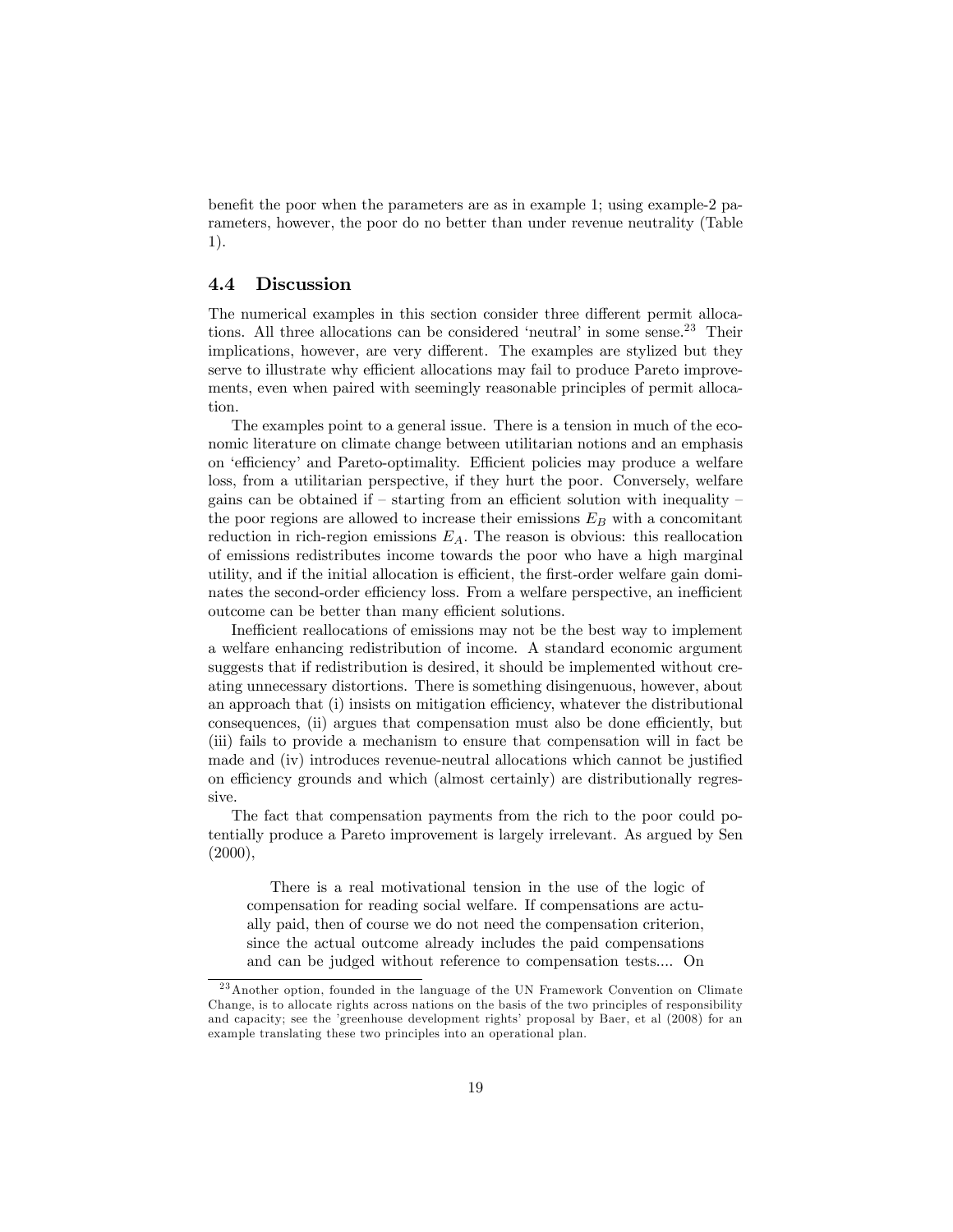the other hand, if compensations are not paid, it is not at all clear in what sense it can be said that this is a social improvement.... The compensation tests are either redundant or unconvincing (p. 947).

## 5 Conclusion

It is sometimes suggested that the science behind global warming may be weak but that the economics of the integrated assessment models is well-established and sound. We are not in position to evaluate the science but well-established as it may be, the economics is questionable.

The descriptive representative-agent approach is not value free. It has an intrinsic regressive bias, and this bias also has implications for the calculations of ëoptimal emissionsí. The damages of climate change are expected to be relatively concentrated in poor regions while the benefits from continued greenhouse gas emissions accrue more strongly to richer regions. As a result, the maintenance of standards of living in the rich areas is overemphasized at the expense of environmental degradation. The policy that is best for the representative agent will impose relatively lower utility costs on rich regions of world than would be justified by evaluations that are sensitive to distributional considerations.

There are no objective, value-free answers to normative questions that involve distributional conflicts. Any attempt to derive an 'optimal' amount of emissions is contingent on some underlying  $-$  implicit or explicit  $-$  value judgment. The descriptive representative-agent approach tries to avoid judgments of this kind. But not wanting to take sides easily leads to a de facto siding with the rich. Regressive biases are introduced into the IAMs through the use of descriptive representative agents, the reduction of consumption bundles to a egeneralized consumption good', and the allocation of emission permits.

## Appendix: Derivation of equation (24)

The pre-policy solution has  $q_{2B} = \bar{q}$  and  $q_{3B} = (1 - \alpha)\bar{q}_3$ . Thus, the policy problem in this case is to maximize  $U^A = q_1^{\beta} q_{3A}^{1-\beta}$  subject to the constraints

$$
q_1 + q_2 = 2\bar{q} \tag{A.1}
$$

$$
q_{3A} + q_{3B} = \bar{q}_3 \tag{A.2}
$$

$$
U^{B} = q_{2}^{\beta} q_{3B}^{1-\beta} = \bar{q}^{\beta} ((1-\alpha)\bar{q}_{3})^{1-\beta}
$$
 (A.3)

Substituting (51) and (52) in (53) the problem can be re-written as

$$
\max q_1^{\beta} q_{3A}^{1-\beta} \tag{A.4}
$$

$$
s.t \t(A.5)
$$

$$
(2\bar{q} - q_1)^{\beta} (\bar{q}_3 - q_{3A})^{1-\beta} = \bar{q}^{\beta} ((1 - \alpha)\bar{q}_3)^{1-\beta}
$$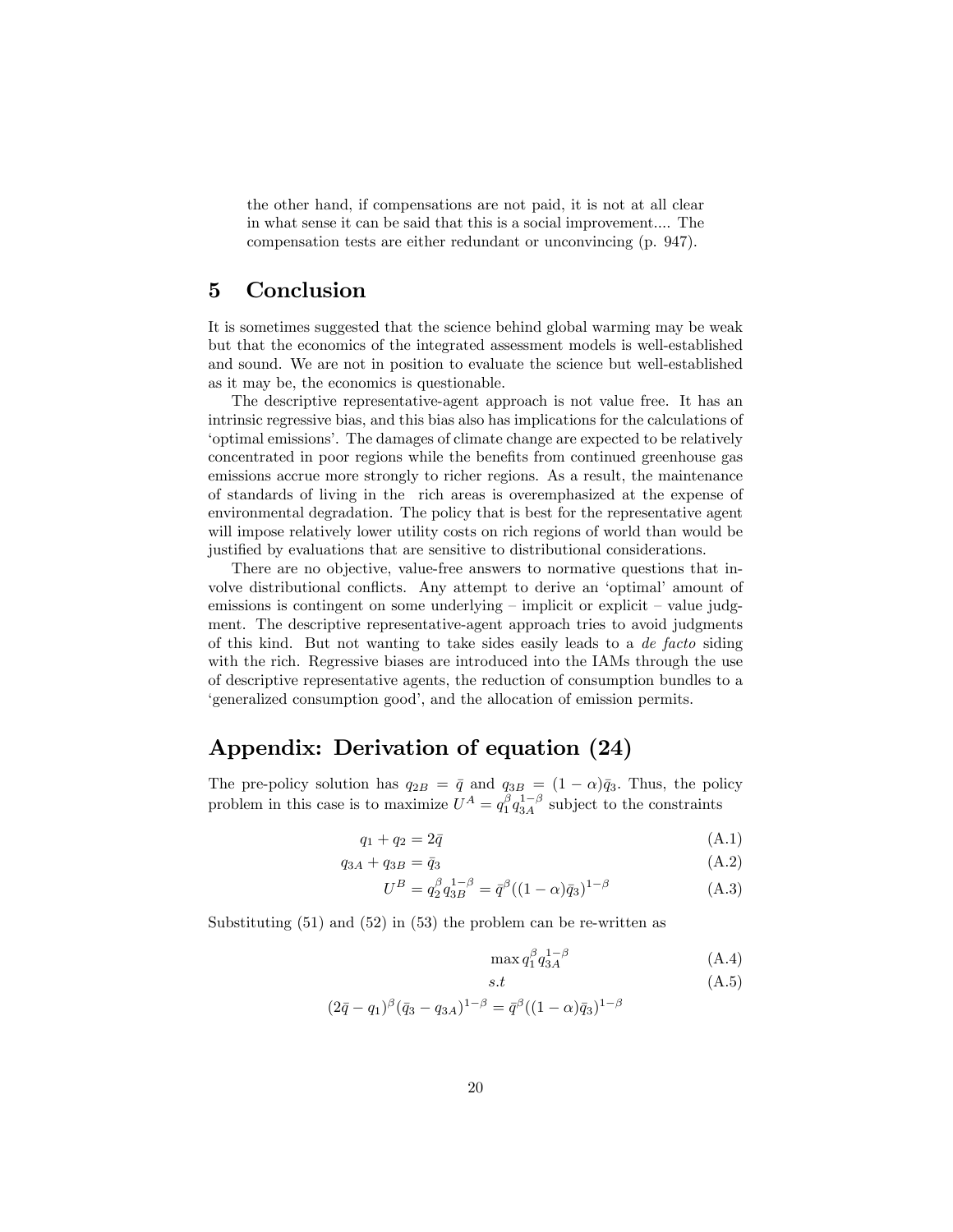The Lagrange function becomes

$$
L = q_1^{\beta} q_{3A}^{1-\beta} + \theta [(2\bar{q} - q_1)^{\beta} (\bar{q}_3 - q_{3A})^{1-\beta} - \bar{q}^{\beta} ((1-\alpha)\bar{q}_3)^{1-\beta}] \tag{A.6}
$$

and the first-order conditions with respect to  $q_1$  and  $q_{3A}$  imply that

$$
\frac{q_1}{q_{3A}} = \frac{2\bar{q} - q_1}{\bar{q}_3 - q_{3A}} (= \frac{q_2}{q_{3B}})
$$
(A.7)

This equality between consumption ratios for the two types of agents  $-$  which follows from the symmetry of their utility functions  $\overline{\phantom{a}}$  implies that

$$
\frac{q_2}{2\bar{q}} = \frac{q_{3B}}{\bar{q}_3} \tag{A.8}
$$

Using  $\gamma$  to denote the common value of these ratios, the constraint (A.3) can be written

$$
\gamma (2\bar{q})^{\beta} \bar{q}_{3}^{1-\beta} = \bar{q}^{\beta} ((1-\alpha)\bar{q}_{3})^{1-\beta}
$$
 (A.9)

Hence,

$$
\gamma 2^{\beta} = (1 - \alpha)^{1 - \beta} \tag{A.10}
$$

and

$$
\frac{q_2}{q_1} = \frac{\gamma}{1 - \gamma} = \frac{2^{-\beta}(1 - \alpha)^{1 - \beta}}{1 - 2^{-\beta}(1 - \alpha)^{1 - \beta}} = \frac{[2(1 - \alpha)]^{1 - \beta}}{2 - [2(1 - \alpha)]^{1 - \beta}}
$$
(A.11)

## References

- [1] Ackerman, F. and Heinzerling, L., 2005. Priceless: On Knowing the Price of Everything and the Value of Nothing, The New Press, New York.
- [2] Ackerman, F., Stanton, E., and Bueno, R., 2010. "CRED: A new model of climate and developmentî, Stockholm Environment Institute Working Paper WP-US-1003.
- [3] Anthoff, D., Hepburn, C. and.Tol, R.S.J., 2009."Equity weighting and the marginal damage costs of climate change". Ecological Economics, 68, pp. 836-849.
- [4] Anthoff, D. and.Tol, R.S.J., 2010."On international equity weights and national decision making on climate change".Journal of Environmental Economics and Management, 60, pp. 14-20.
- [5] Azar, C. and Sterner, T., 1996. "Discounting and distributional considerations in the context of global warming".Ecological Economics, 19, 169-184.
- [6] Baer, P., Athanasiu, T. and Kartha, S., 2008. "The greenhouse development rights framework", G-24 policy brief No. 38.
- [7] Baum, S., 2009. "Description, prescription and the choice of discount rates", Ecological Economics, Volume 69(1), 197-205.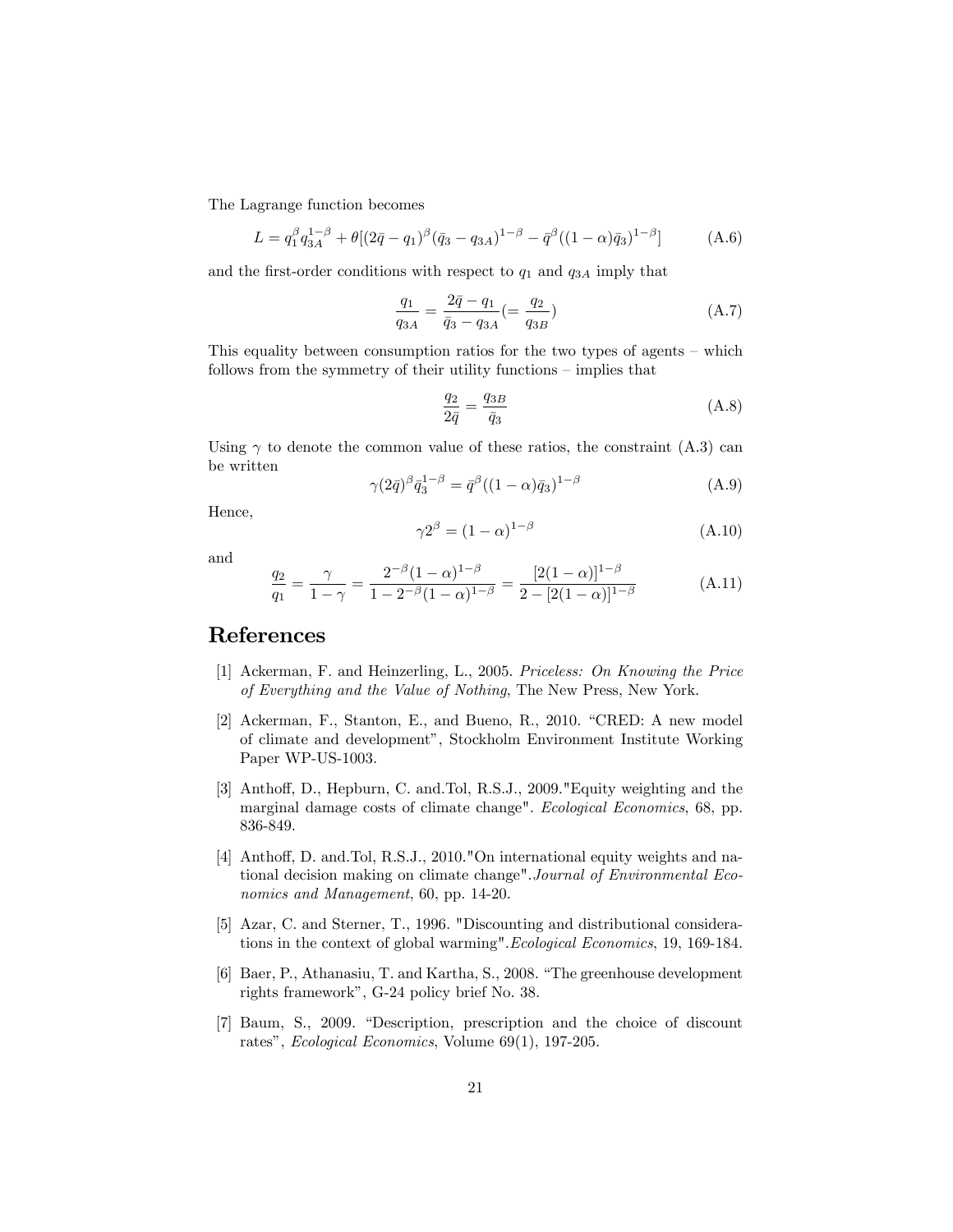- [8] Blanchard, O.J., 2008. "The state of macro", NBER working paper 14259, http://www.nber.org/papers/w14259.
- [9] Brenner, M., Riddle, M. and Boyce, J., 2007."A Chinese sky trust? Distributional impacts of carbon charges and recycling in China", *Energy Policy*, Volume 35(3), pp. 1771-1784.
- $[10]$  Chichilnisky, G., 1996."An axiomatic approach to sustainable development", Social Choice and Welfare, Volume 13, 231-257.
- $[11]$  Chichilnisky, G. and Heal, G., 1993. "Who should abate carbon emissions? An international viewpoint", NBER Working paper 4425, http://www.nber.org/papers/w4425.
- [12] Dasgupta, P., 2011. "The ethics of intergenerational distribution: reply and response to John E. Roemer". Environmental and Resource Economics, 50 (4), 475-493.
- [13] Davis, L. and Skott, P., 2012. "Positional goods, climate change and the social returns to investment", forthcoming in a volume edited by A. Rezai, T. Michl and L. Taylor, Routledge.
- [14] Debreu, G., 1974. "Excess demand functions", Journal of Mathematical Economics, Volume  $1(1)$ , 15-21.
- [15] Hoel, M. and Sterner, T., 2007. "Discounting and relative prices", *Climatic* Change, Volume 84, 265-280.
- [16] Intergovernmental Panel on Climate Change, 1996. "Climate Change 1995: Economic and Social Dimensions of Climate Change", contribution of Working Group III to the Second Assessment Report of the Intergovernmental Panel on Climate Change.
- [17] Intergovernmental Panel on Climate Change, 2001. "Climate Change 2001: Impacts, Adaptation and Vulnerability: Summary for Policymakers<sup>"</sup>, approved by Intergovernmental Panel on Climate Change Working Group II in Geneva, 13-16 February.
- [18] Kirman, A., 1992. "Who or what does the representative individual represent?" The Journal of Economic Perspectives, Volume  $6(2)$ , 117-136.
- [19] Mantel, R., 1976. "Homothetic preferences and community excess demand functions", *Journal of Economic Theory*, Volume 12(2), 197-201.
- [20] Narain, S. and Riddle, M., 2007. "Greenhouse justice: an entitlement framework for managing the global atmospheric commons", in Reclaiming Nature: Environmental Justice and Ecological Restoration, ed. J. Boyce, S. Narain, and E. Stanton. Anthem Press, London.
- [21] Nordhaus, W.D., 1992. "An Optimal Transition Path for Controlling Greenhouse Gases", Science, Volume 258, 1315-1319.